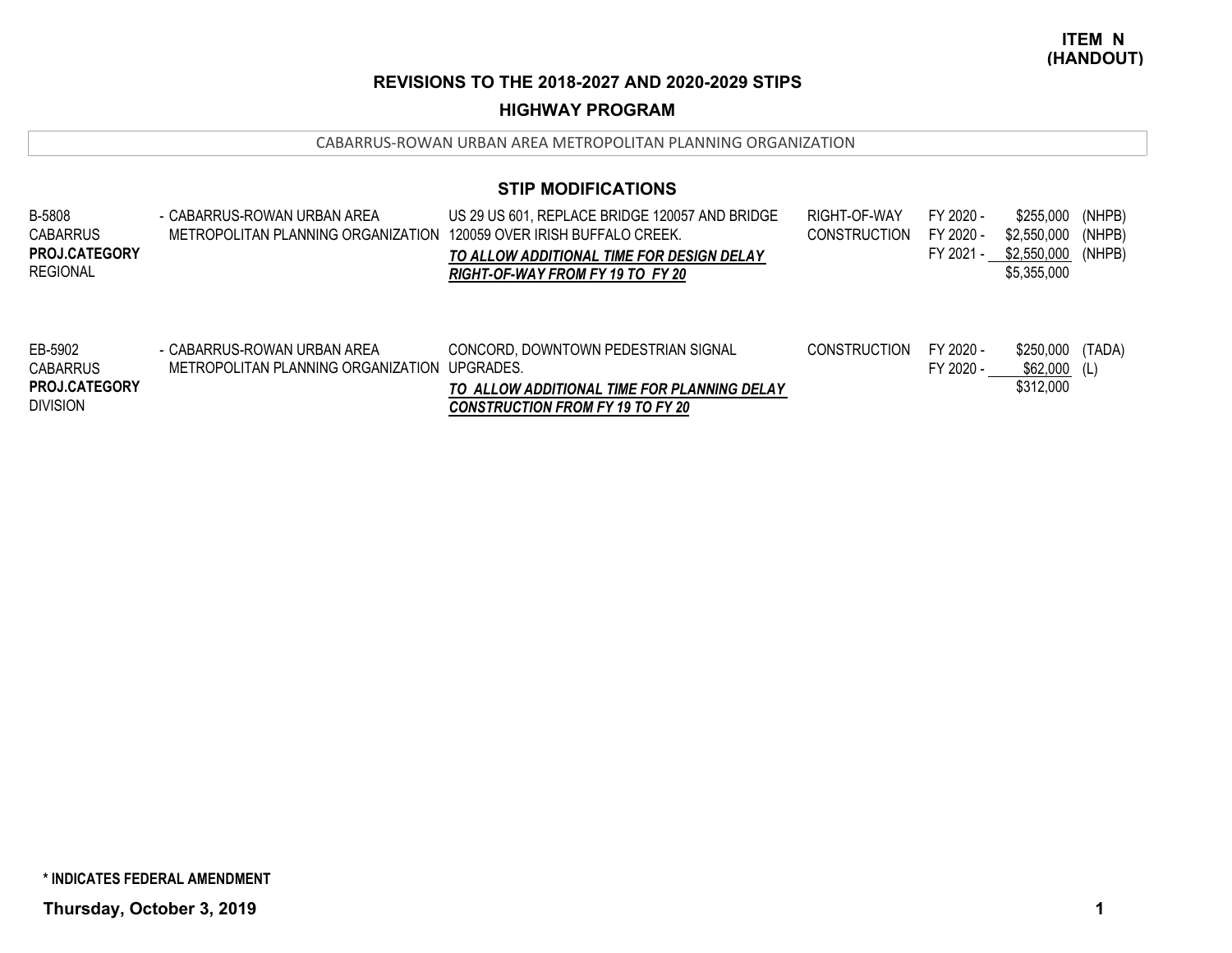# **HIGHWAY PROGRAM**

CAPITAL AREA METROPOLITAN PLANNING ORGANIZATION

| I-5700           | - CAPITAL AREA METROPOLITAN PLANNING | I-40, SR 3015 (AIRPORT BOULEVARD). REVISE      | GARVEE CONSTR FY 2020 - |                 | \$1,716,000  | (NHP)  |
|------------------|--------------------------------------|------------------------------------------------|-------------------------|-----------------|--------------|--------|
| <b>WAKE</b>      | ORGANIZATION                         | INTERCHANGE; CONSTRUCT AUXILIARY LANES ON I-40 |                         | FY 2021 -       | \$1,716,000  | (NHP)  |
| PROJ.CATEGORY    |                                      | EASTBOUND FROM I-540 TO SR 3015 (AIRPORT       |                         | FY 2022 -       | \$1,716,000  | (NHP)  |
| <b>STATEWIDE</b> |                                      | BOULEVARD) AND FROM SR 3015 TO SR 1002         |                         | FY 2023 -       | \$1,716,000  | (NHP)  |
|                  |                                      | (AVIATION PARKWAY), AND CONSTRUCT AUXILIARY    |                         | FY 2024 -       | \$1,716,000  | (NHP)  |
|                  |                                      | LANE ON 1-40 WESTBOUND FROM SR 3015 (AIRPORT   |                         | FY 2025 -       | \$1,716,000  | (NHP)  |
|                  |                                      | BOULEVARD) TO I-540.                           |                         | FY 2026 -       | \$1,716,000  | (NHP)  |
|                  |                                      | ACCELERATE CONSTRUCTION FROM FY 21 TO FY 20    |                         | FY 2027 -       | \$1,716,000  | (NHP)  |
|                  |                                      | TO REFLECT CURRENT DELIVERY SCHEDULE.          |                         | FY 2028 -       | \$1,716,000  | (NHP)  |
|                  |                                      |                                                |                         | FY 2029 -       | \$1,716,000  | (NHP)  |
|                  |                                      |                                                |                         | <b>POST YR-</b> | \$8,580,000  | (NHP)  |
|                  |                                      |                                                | <b>CONSTRUCTION</b>     | FY 2020 -       | \$2,917,000  | (NHP)  |
|                  |                                      |                                                |                         | FY 2020 -       | \$3,334,000  | (S(M)) |
|                  |                                      |                                                |                         | FY 2021 -       | \$2,917,000  | (NHP)  |
|                  |                                      |                                                |                         | FY 2021 -       | \$3,333,000  | (S(M)) |
|                  |                                      |                                                |                         |                 | \$38,241,000 |        |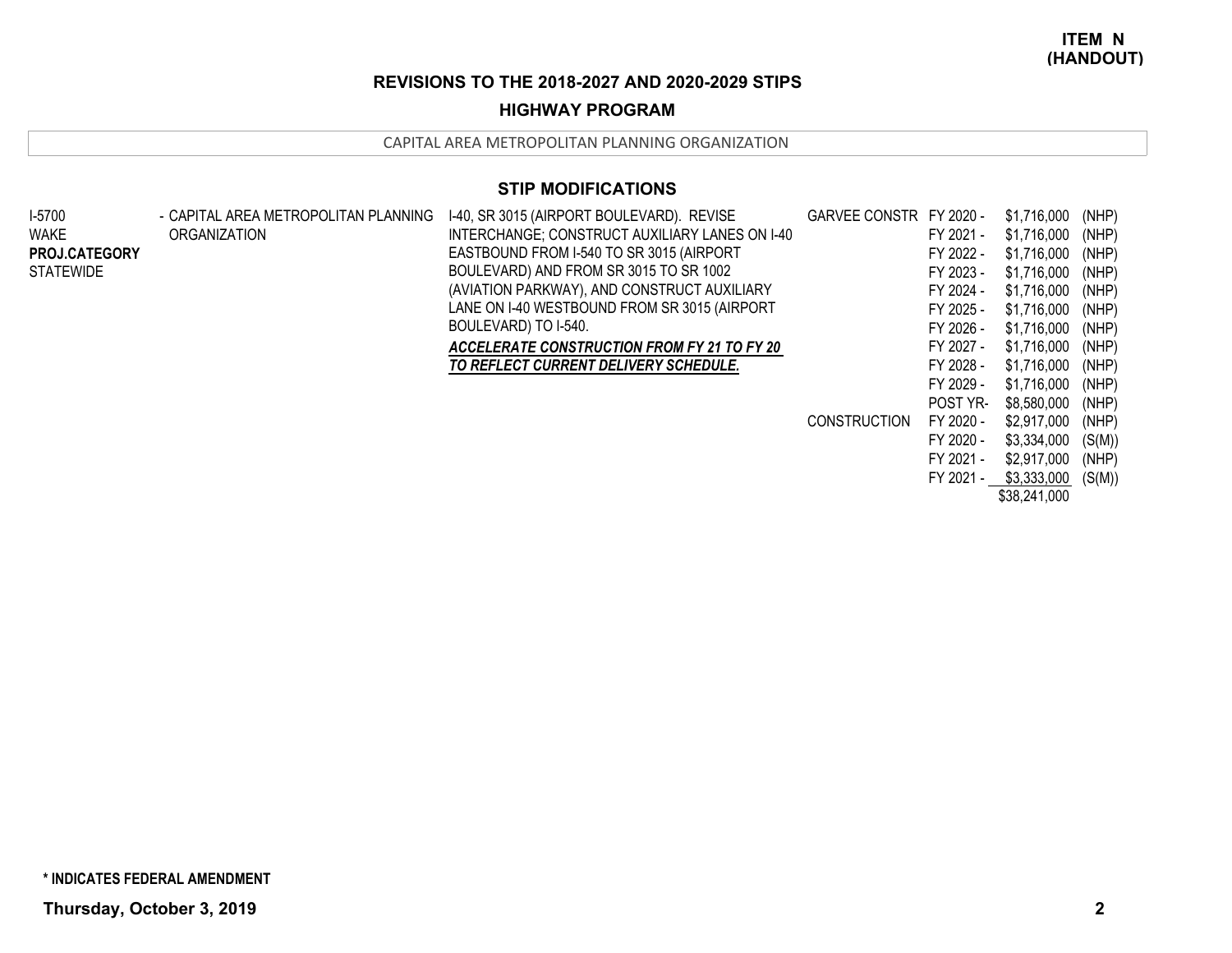## **HIGHWAY PROGRAM**

|                                                                         |                                                              | <b>STIP MODIFICATIONS</b>                                                                                                                                                                                                                  |                                     |                                     |                                                         |                         |
|-------------------------------------------------------------------------|--------------------------------------------------------------|--------------------------------------------------------------------------------------------------------------------------------------------------------------------------------------------------------------------------------------------|-------------------------------------|-------------------------------------|---------------------------------------------------------|-------------------------|
| BR-0114<br><b>IREDELL</b><br>PROJ.CATEGORY<br><b>DIVISION</b>           | - CHARLOTTE REGIONAL TRANSPORTATION<br>PLANNING ORGANIZATION | SR 1601 (BRANTON ROAD), REPLACE BRIDGE 480165<br>ON SR 1601 OVER ROCKY CREEK.<br>TO ALLOW ADDITIONAL TIME FOR DESIGN DELAY<br>RIGHT-OF-WAY FROM FY 19 TO FY 20                                                                             | RIGHT-OF-WAY<br><b>CONSTRUCTION</b> | FY 2020 -<br>FY 2020 -<br>FY 2021 - | \$150,000<br>\$150,000<br>\$150,000<br>\$450,000        | (0)<br>(O)<br>(O)       |
| BR-0115<br><b>IREDELL</b><br><b>PROJ.CATEGORY</b><br><b>DIVISION</b>    | PLANNING ORGANIZATION                                        | - CHARLOTTE REGIONAL TRANSPORTATION SR 1595 (COOLBROOK ROAD), REPLACE BRIDGE<br>480166 ON SR 1595 OVER ROCKY CREEK.<br>TO ALLOW ADDITIONAL TIME FOR DESIGN DELAY<br>RIGHT-OF-WAY FROM FY 19 TO FY 20                                       | RIGHT-OF-WAY<br><b>CONSTRUCTION</b> | FY 2020 -<br>FY 2020 -<br>FY 2021 - | $$170,000$ (O)<br>\$800,000<br>\$800,000<br>\$1,770,000 | (O)<br>(O)              |
| * C-5200<br><b>IREDELL</b><br><b>PROJ.CATEGORY</b><br><b>EXEMPT</b>     | - CHARLOTTE REGIONAL TRANSPORTATION<br>PLANNING ORGANIZATION | MOORESVILLE, NC 115 AND NC 150 IN MOORESVILLE.<br>CONSTRUCT SOUTHBOUND NC 115 RIGHT TURN LANE<br>AT NC 150 AND WESTBOUND NC 150 SHARED<br>THROUGH-RIGHT LANE AT NC 115.<br>ADDITIONAL STBG-DA FUNDS ALLOCATED BY CRTPO                     | <b>CONSTRUCTION</b>                 | FY 2020 -<br>FY 2020 -              | \$1,211,000<br>\$303,000<br>\$1,514,000                 | (BGDA)<br>(L)           |
| C-5538<br><b>MECKLENBURG</b><br><b>PROJ.CATEGORY</b><br><b>DIVISION</b> | PLANNING ORGANIZATION                                        | - CHARLOTTE REGIONAL TRANSPORTATION CHARLOTTE, INTERSECTION OF TUCKASEEGEE-<br>BERRYHILL-THRIFT ROADS IN CHARLOTTE.<br>CONSTRUCT A TRAFFIC CIRCLE.<br>TO ALLOW ADDITIONAL TIME FOR DESIGN DELAY<br><b>CONSTRUCTION FROM FY 19 TO FY 20</b> | <b>CONSTRUCTION</b>                 | FY 2020 -<br>FY 2020 -<br>FY 2020 - | \$1,797,000<br>\$1,053,000<br>\$826,000<br>\$3,676,000  | (CMAQ)<br>(BGDA)<br>(L) |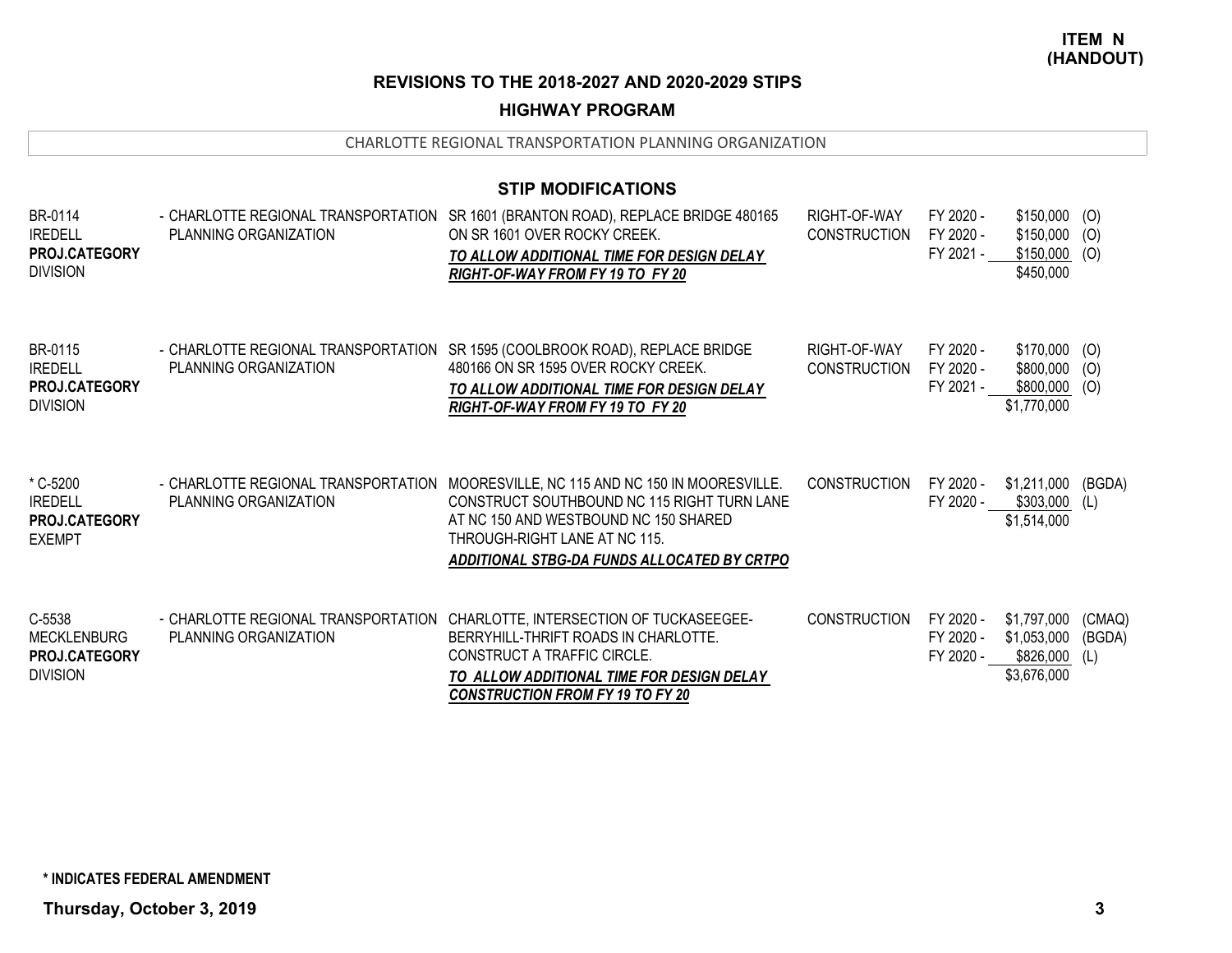### **HIGHWAY PROGRAM**

|                                                                   |                                                                                                   | <b>STIP MODIFICATIONS</b>                                                                                                                                                                                                      |                                                           |                                                                            |                                                                                                |                                                    |
|-------------------------------------------------------------------|---------------------------------------------------------------------------------------------------|--------------------------------------------------------------------------------------------------------------------------------------------------------------------------------------------------------------------------------|-----------------------------------------------------------|----------------------------------------------------------------------------|------------------------------------------------------------------------------------------------|----------------------------------------------------|
| * C-5621<br><b>MECKLENBURG</b><br>PROJ.CATEGORY<br><b>EXEMPT</b>  | - CHARLOTTE REGIONAL TRANSPORTATION CORNELIUS, US 21 AND CATAWBA AVENUE.<br>PLANNING ORGANIZATION | RELOCATE INTERSECTION OF US 21 AND CATAWBA<br>AVENUE TO THE EAST AND CONSTRUCT<br>ROUNDABOUT.<br>ADDITIONAL STBG-DA FUNDS ALLOCATED BY CRTPO                                                                                   | <b>ENGINEERING</b><br>RIGHT-OF-WAY<br><b>CONSTRUCTION</b> | FY 2020 -<br>FY 2020 -<br>FY 2020 -<br>FY 2020 -<br>FY 2020 -<br>FY 2020 - | \$669,000<br>\$333,000<br>\$942,000<br>\$693,000<br>\$2,439,000<br>\$5,804,000<br>\$10,880,000 | (BGDA)<br>(BA)<br>(BGDA)<br>(BA)<br>(BGDA)<br>(BA) |
| C-5701<br><b>IREDELL</b><br>PROJ.CATEGORY<br><b>EXEMPT</b>        | PLANNING ORGANIZATION                                                                             | - CHARLOTTE REGIONAL TRANSPORTATION MOORESVILLE, INTERSECTION OF NC 801 AND NC<br>150. CONSTRUCT INTERSECTION IMPROVEMENTS.<br>ADDITIONAL STBG-DA FUNDS ALLOCATED BY CRTPO                                                     | RIGHT-OF-WAY<br>CONSTRUCTION                              | FY 2020 -<br>FY 2020 -<br>FY 2020 -<br>FY 2020 -                           | \$256,000<br>\$64,000<br>\$2,069,000<br>\$517,000<br>\$2,906,000                               | (BGDA)<br>(L)<br>(BGDA)<br>(L)                     |
| * EB-5787<br><b>IREDELL</b><br>PROJ.CATEGORY<br><b>DIVISION</b>   | PLANNING ORGANIZATION                                                                             | - CHARLOTTE REGIONAL TRANSPORTATION MOORESVILLE, BELLINGHAM PARK GREENWAY<br>EXTENSION TO JOHNSON DAIRY ROAD. CONSTRUCT<br><b>GREENWAY.</b><br>ADDITIONAL STBG-DA FUNDS ALLOCATED BY CRTPO                                     | <b>CONSTRUCTION</b>                                       | FY 2020 -<br>FY 2020 -                                                     | \$3,555,000<br>\$889,000<br>\$4,444,000                                                        | (BGDA)<br>(L)                                      |
| EB-5817<br><b>MECKLENBURG</b><br>PROJ.CATEGORY<br><b>DIVISION</b> | PLANNING ORGANIZATION                                                                             | - CHARLOTTE REGIONAL TRANSPORTATION CORNELIUS, MCDOWELL CREEK GREENWAY,<br>MAGNOLIA PLAZA TO WESTMORELAND ROAD.<br>CONSTRUCT GREENWAY.<br>TO ALLOW ADDITIONAL TIME FOR DESIGN DELAY<br><b>CONSTRUCTION FROM FY 19 TO FY 20</b> | <b>CONSTRUCTION</b>                                       | FY 2020 -<br>FY 2020 -                                                     | \$1,400,000<br>\$1,200,000<br>\$2,600,000                                                      | (TADA)<br>(L)                                      |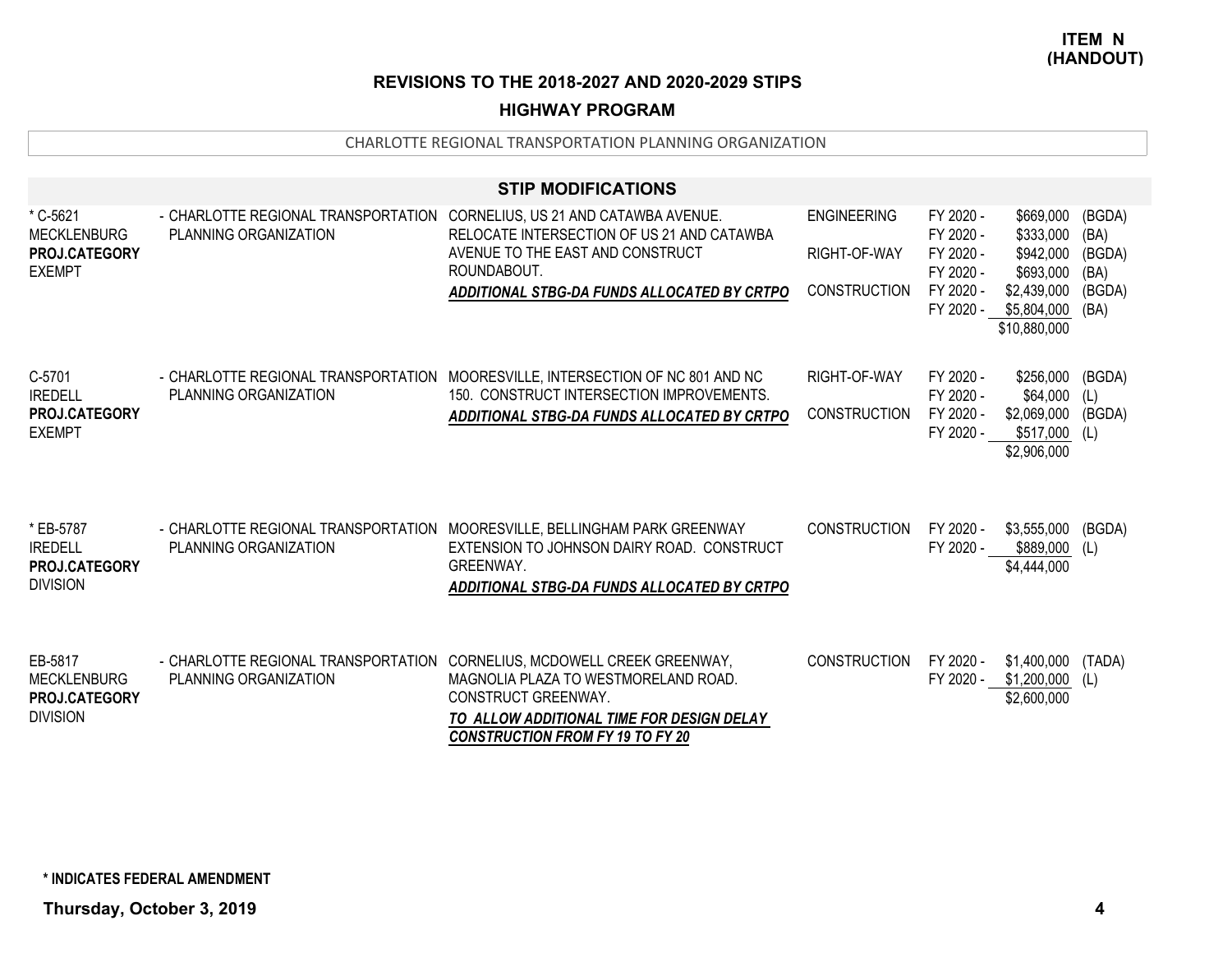## **HIGHWAY PROGRAM**

|                                                                            |                                                                                                   | <b>STIP MODIFICATIONS</b>                                                                                                                                                                                                |                                                           |                                                                                                      |                                                                                                                                   |                                                              |
|----------------------------------------------------------------------------|---------------------------------------------------------------------------------------------------|--------------------------------------------------------------------------------------------------------------------------------------------------------------------------------------------------------------------------|-----------------------------------------------------------|------------------------------------------------------------------------------------------------------|-----------------------------------------------------------------------------------------------------------------------------------|--------------------------------------------------------------|
| * EB-5832<br><b>MECKLENBURG</b><br>PROJ.CATEGORY<br><b>DIVISION</b>        | - CHARLOTTE REGIONAL TRANSPORTATION<br>PLANNING ORGANIZATION                                      | CHARLOTTE, SR 2833 (MALLARD CREEK CHURCH<br>ROAD), SR 2472 (MALLARD CREEK ROAD) TO SR 2746<br>(CLAUDE FREEMAN DRIVE). CONSTRUCT MULTI-USE<br>TRAIL ON SOUTH SIDE OF ROAD.<br>ADDITIONAL STBG-DA FUNDS ALLOCATED BY CRTPO | <b>CONSTRUCTION</b>                                       | FY 2020 -<br>FY 2020 -<br>FY 2020 -                                                                  | \$800,000<br>\$542,000 (TAANY)<br>$$336,000$ (L)<br>\$1,678,000                                                                   | (BGDA)                                                       |
| * EB-5950<br><b>UNION</b><br>PROJ.CATEGORY<br><b>DIVISION</b>              | PLANNING ORGANIZATION                                                                             | - CHARLOTTE REGIONAL TRANSPORTATION WAXHAW, NC 16 TO SUNSET HILL ROAD. KENSINGTON<br>DRIVE CORRIDOR IMPROVEMENT PROJECT.<br>ADDITIONAL STBG-DA FUNDS ALLOCATED BY CRTPO                                                  | RIGHT-OF-WAY<br><b>CONSTRUCTION</b>                       | FY 2020 -<br>FY 2020 -<br>FY 2021 -<br>FY 2021 -                                                     | \$421,000<br>\$170,000<br>\$2,749,000 (BGDA)<br>\$898,000 (L)<br>\$4,238,000                                                      | (BGDA)<br>(L)                                                |
| * I-6052<br><b>MECKLENBURG</b><br><b>PROJ.CATEGORY</b><br><b>STATEWIDE</b> | - CHARLOTTE REGIONAL TRANSPORTATION<br>PLANNING ORGANIZATION                                      | I-277 (BROOKSHIRE FRWY), WEST OF I-77 TO EAST OF<br>I-77. BRIDGE REHABILITATION.<br>TO ALLOW ADDITIONAL TIME FOR DESIGN DELAY<br><b>CONSTRUCTION FROM FY 20 TO FY 22</b>                                                 | <b>CONSTRUCTION</b>                                       | FY 2022 -<br>FY 2023 -                                                                               | \$4,000,000<br>\$4,000,000<br>\$8,000,000                                                                                         | (NHPIM)<br>(NHPIM)                                           |
| * U-5108<br><b>MECKLENBURG</b><br>PROJ.CATEGORY<br><b>DIVISION</b>         | - CHARLOTTE REGIONAL TRANSPORTATION NORTHCROSS DRIVE EXTENSION, NC 73 IN<br>PLANNING ORGANIZATION | HUNTERSVILLE TO WESTMORELAND ROAD IN<br>CORNELIUS. CONSTRUCT ROAD ON NEW LOCATION.<br>ADDITIONAL STBG-DA FUNDS ALLOCATED BY CRTPO                                                                                        | <b>ENGINEERING</b><br>RIGHT-OF-WAY<br><b>CONSTRUCTION</b> | FY 2020 -<br>FY 2020 -<br>FY 2020 -<br>FY 2020 -<br>FY 2020 -<br>FY 2020 -<br>FY 2020 -<br>FY 2020 - | \$768,000<br>\$192,000<br>\$1,199,000<br>\$489,000<br>\$4,765,000<br>\$4,175,000<br>\$808,000<br>$$2,023,000$ (L)<br>\$14,419,000 | (BGDA)<br>(BA)<br>(BGDA)<br>(L)<br>(BGANY)<br>(BGDA)<br>(BA) |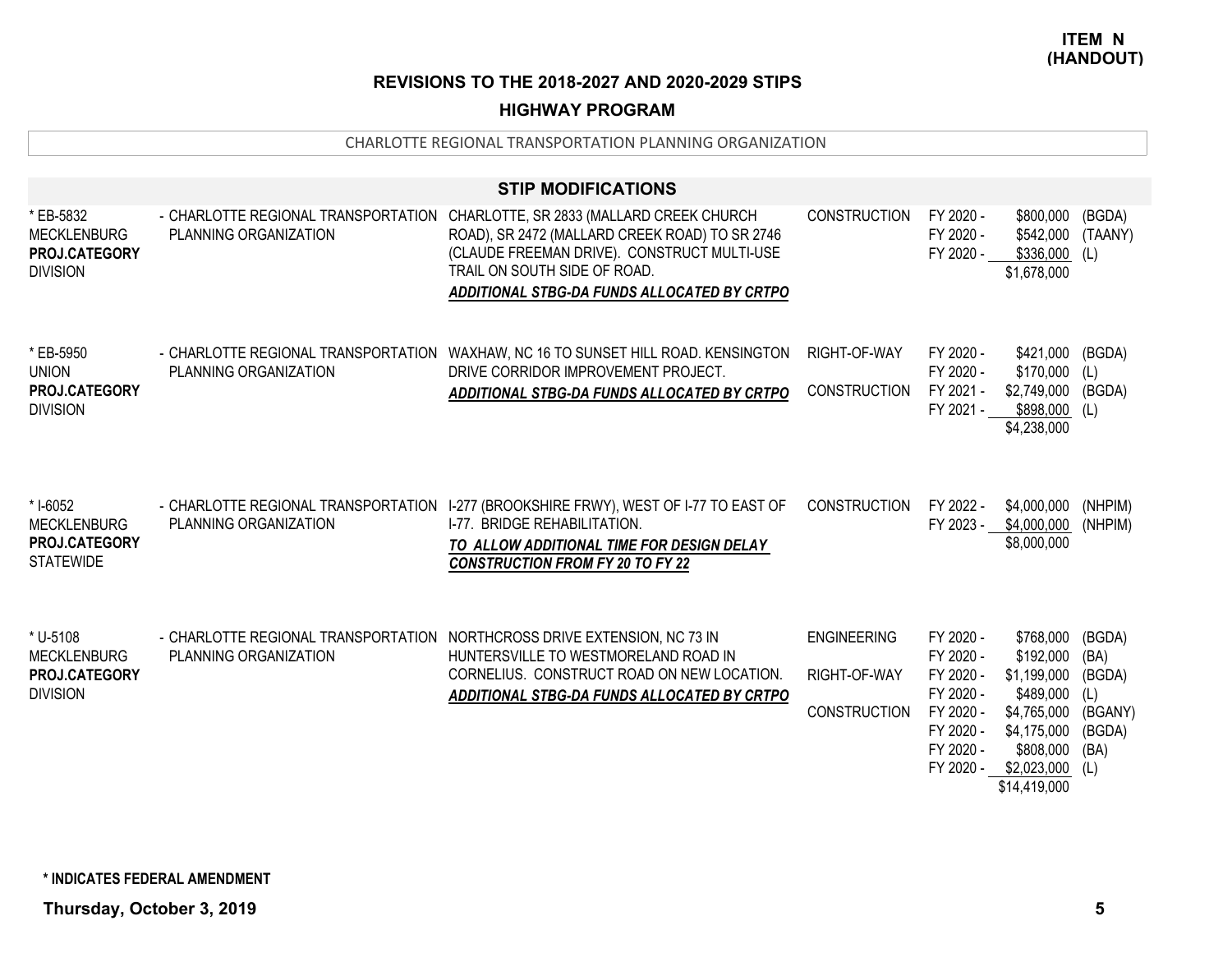## **HIGHWAY PROGRAM**

|                                            |                                                              | <b>STIP MODIFICATIONS</b>                                                                    |                     |                        |                             |                |
|--------------------------------------------|--------------------------------------------------------------|----------------------------------------------------------------------------------------------|---------------------|------------------------|-----------------------------|----------------|
| * U-5873<br><b>MECKLENBURG</b>             | - CHARLOTTE REGIONAL TRANSPORTATION<br>PLANNING ORGANIZATION | CORNELIUS, INTERSECTION OF NC 115 AND POTTS<br>STREET. CONSTRUCT IMPROVEMENTS.               | <b>ENGINEERING</b>  | FY 2020 -<br>FY 2020 - | \$80,000<br>\$20,000        | (BGDA)<br>(BA) |
| PROJ.CATEGORY<br><b>EXEMPT</b>             |                                                              | ADDITIONAL STBG-DA FUNDS ALLOCATED BY CRTPO                                                  | RIGHT-OF-WAY        | FY 2020 -<br>FY 2020 - | \$1,360,000<br>\$340,000    | (BGDA)<br>(BA) |
|                                            |                                                              |                                                                                              | <b>CONSTRUCTION</b> | FY 2020 -              | \$3,540,000<br>\$5,340,000  | (BA)           |
| * U-5905A                                  | - CHARLOTTE REGIONAL TRANSPORTATION                          | SR 2112 (LAKEVIEW ROAD), REAMES ROAD TO NC 115.                                              | <b>CONSTRUCTION</b> | FY 2020 -              | \$1,147,000                 | (BGDA)         |
| <b>MECKLENBURG</b><br><b>PROJ.CATEGORY</b> | PLANNING ORGANIZATION                                        | UPGRADE ROADWAY.<br>ADDITIONAL STBG-DA FUNDS ALLOCATED BY CRTPO                              |                     | FY 2020 -              | \$5,550,000<br>\$6,697,000  | (BA)           |
| <b>DIVISION</b>                            |                                                              |                                                                                              |                     |                        |                             |                |
| * U-5905B                                  | - CHARLOTTE REGIONAL TRANSPORTATION                          | SR 2112 (LAKEVIEW ROAD), IMPROVE INTERSECTION                                                | <b>CONSTRUCTION</b> | FY 2020 -              | \$2,676,000                 | (BGDA)         |
| <b>MECKLENBURG</b><br><b>PROJ.CATEGORY</b> | PLANNING ORGANIZATION                                        | OF SR 2112 (LAKEVIEW ROAD)/NC 24 (HARRIS<br>BOULEVARD) AND SR 2112 (LAKEVIEW ROAD)/US 21     |                     | FY 2020 -              | \$2,450,000<br>\$5,126,000  | (BA)           |
| <b>EXEMPT</b>                              |                                                              | (STATESVILLE ROAD).<br>ADDITIONAL STBG-DA FUNDS ALLOCATED BY CRTPO                           |                     |                        |                             |                |
|                                            |                                                              |                                                                                              |                     |                        |                             |                |
| * U-5906<br><b>MECKLENBURG</b>             | - CHARLOTTE REGIONAL TRANSPORTATION<br>PLANNING ORGANIZATION | CORNELIUS, SR 2195 (TORRENCE CHAPEL ROAD) AND<br>SR 5544 (WEST CATAWBA AVENUE). INTERSECTION | <b>ENGINEERING</b>  | FY 2020 -<br>FY 2020 - | \$728,000<br>\$182,000      | (BGDA)<br>(BA) |
| <b>PROJ.CATEGORY</b><br><b>DIVISION</b>    |                                                              | <b>IMPROVEMENTS.</b>                                                                         | RIGHT-OF-WAY        | FY 2020 -<br>FY 2020 - | \$922,000<br>\$231,000      | (BGDA)<br>(BA) |
|                                            |                                                              | ADDITIONAL STBG-DA FUNDS ALLOCATED BY CRTPO                                                  | <b>CONSTRUCTION</b> | FY 2020 -              | \$3,840,000                 | (BGDA)         |
|                                            |                                                              |                                                                                              |                     | FY 2020 -              | \$5,760,000<br>\$11,663,000 | (BA)           |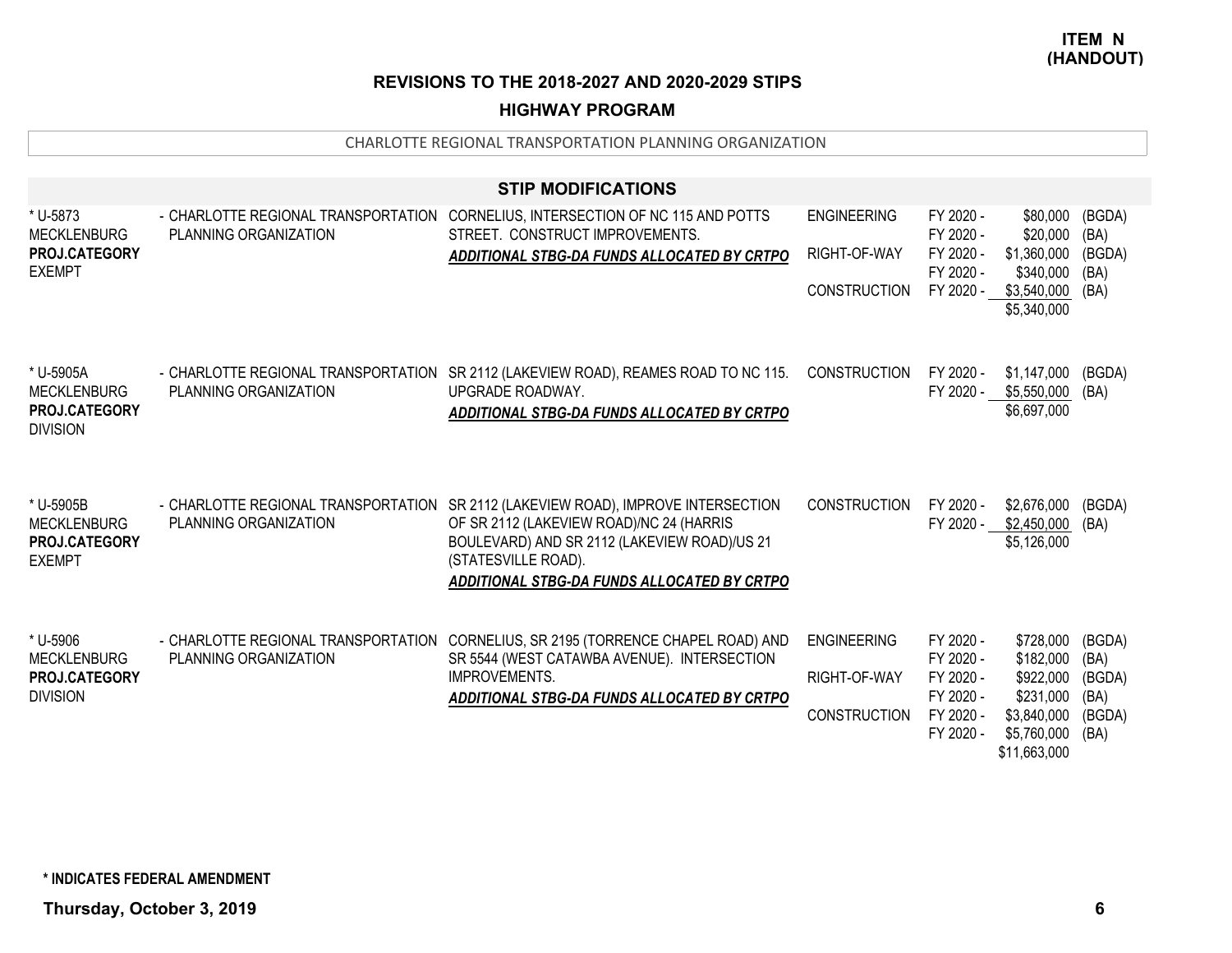# **HIGHWAY PROGRAM**

|                                                                          |                                                                                                     | <b>STIP MODIFICATIONS</b>                                                                                                                                                                                                             |                                                           |                                                                                                                   |                                                                                                                            |                                                                               |
|--------------------------------------------------------------------------|-----------------------------------------------------------------------------------------------------|---------------------------------------------------------------------------------------------------------------------------------------------------------------------------------------------------------------------------------------|-----------------------------------------------------------|-------------------------------------------------------------------------------------------------------------------|----------------------------------------------------------------------------------------------------------------------------|-------------------------------------------------------------------------------|
| * U-5908A<br><b>MECKLENBURG</b><br>PROJ.CATEGORY<br><b>DIVISION</b>      | - CHARLOTTE REGIONAL TRANSPORTATION HUNTERSVILLE, MAIN STREET, NC 115 (OLD<br>PLANNING ORGANIZATION | STATESVILLE ROAD)/SR 2004 (MOUNT HOLLY-<br>HUNTERSVILLE ROAD) TO SOUTH OF RAMAH CHURCH<br>ROAD. WIDEN AND REALIGN.<br>ADDITIONAL STBG-DA FUNDS ALLOCATED BY CRTPO                                                                     | RIGHT-OF-WAY<br><b>CONSTRUCTION</b>                       | FY 2020 -<br>FY 2020 -<br>FY 2020 -<br>FY 2020 -                                                                  | \$660,000<br>\$165,000<br>\$2,792,000<br>\$4,000,000<br>\$7,617,000                                                        | (BGDA)<br>(L)<br>(BGDA)<br>(L)                                                |
| * U-5908B<br><b>MECKLENBURG</b><br><b>PROJ.CATEGORY</b><br><b>EXEMPT</b> | - CHARLOTTE REGIONAL TRANSPORTATION<br>PLANNING ORGANIZATION                                        | HUNTERSVILLE, INSTALL ROUNDABOUTS AT<br>INTERSECTIONS OF NC 115/REALIGNED MAIN STREET<br>(SOUTH OF SR 2439 (RAMAH CHURCH ROAD)) AND NC<br>115/SR 2004 (MOUNT HOLLY-HUNTERSVILLE ROAD).<br>ADDITIONAL STBG-DA FUNDS ALLOCATED BY CRTPO | RIGHT-OF-WAY<br><b>CONSTRUCTION</b>                       | FY 2020 -<br>FY 2020 -<br>FY 2020 -<br>FY 2020 -                                                                  | \$660,000<br>\$165,000<br>\$3,490,000<br>\$2,032,000<br>FY 2020 - \$1,570,000<br>\$7,917,000                               | (BGDA)<br>(L)<br>(BGBA)<br>(BGDA)<br>(L)                                      |
| * U-6087<br><b>UNION</b><br><b>PROJ.CATEGORY</b><br><b>DIVISION</b>      | PLANNING ORGANIZATION                                                                               | - CHARLOTTE REGIONAL TRANSPORTATION WESLEY CHAPEL, POTTER ROAD AT WESLEY CHAPEL<br>ROAD. CONSTRUCT ROUNDABOUT.<br>ADDITIONAL STBG-DA FUNDS ALLOCATED BY CRTPO                                                                         | <b>ENGINEERING</b><br>RIGHT-OF-WAY<br><b>CONSTRUCTION</b> | FY 2020 -<br>FY 2020 -<br>FY 2020 -<br>FY 2020 -<br>FY 2020 -<br>FY 2020 -<br>FY 2020 -<br>FY 2020 -<br>FY 2020 - | \$8,000<br>\$1,000<br>\$1,000<br>\$100,000<br>\$13,000<br>\$13,000<br>\$1,305,000<br>\$254,000<br>\$150,000<br>\$1,845,000 | (BGDA)<br>(L)<br>(S(M))<br>(BGDA)<br>(L)<br>(S(M))<br>(BGDA)<br>(L)<br>(S(M)) |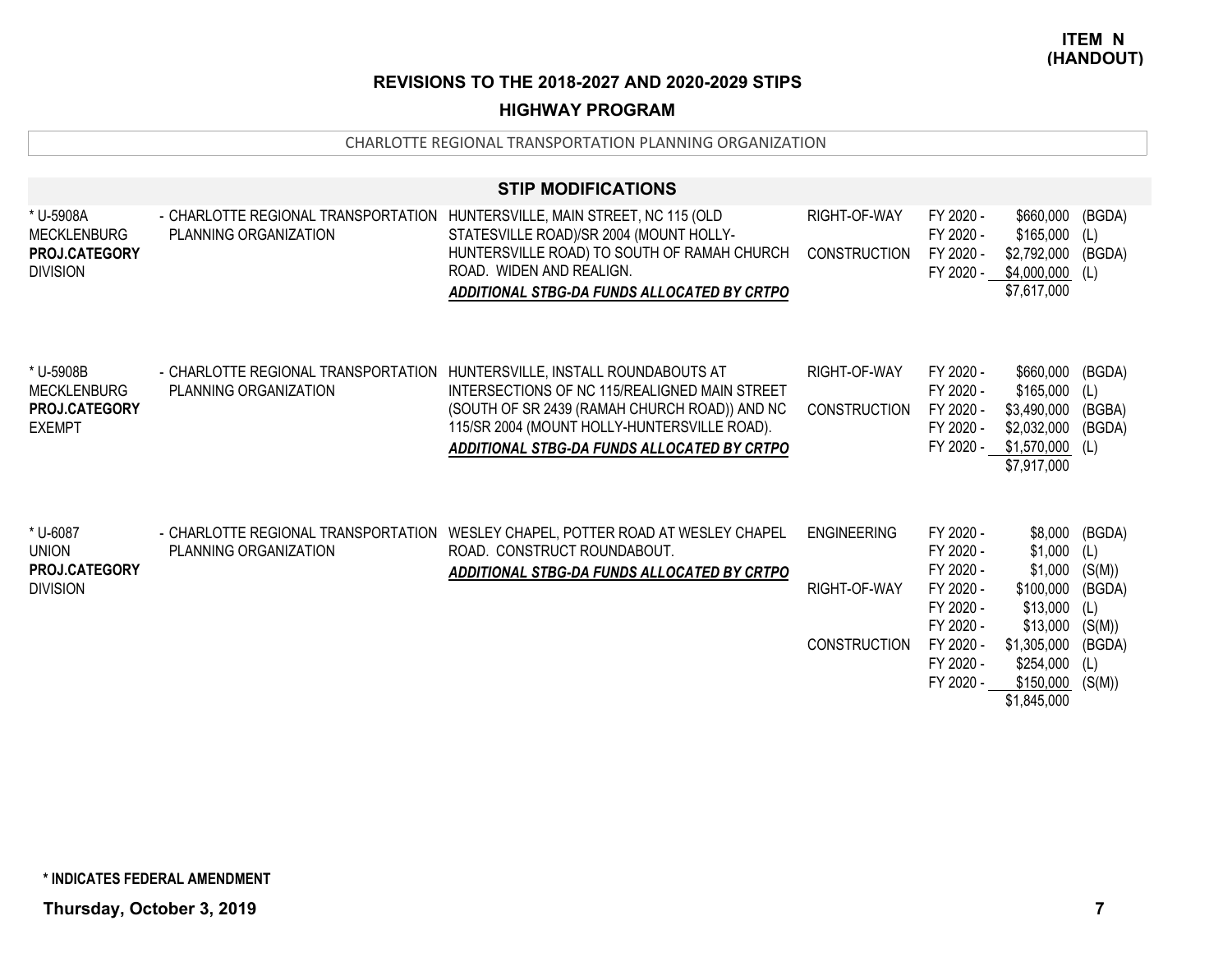### **HIGHWAY PROGRAM**

| <b>STIP MODIFICATIONS</b>                 |                                                              |                                                                                                                                                                         |                     |                                     |                                                      |                         |  |  |  |
|-------------------------------------------|--------------------------------------------------------------|-------------------------------------------------------------------------------------------------------------------------------------------------------------------------|---------------------|-------------------------------------|------------------------------------------------------|-------------------------|--|--|--|
| * U-6088<br><b>UNION</b><br>PROJ.CATEGORY | - CHARLOTTE REGIONAL TRANSPORTATION<br>PLANNING ORGANIZATION | MARVIN, NEW TOWN ROAD AT MARVIN ROAD.<br>CONSTRUCT ROUNDABOUT.<br>ADDITIONAL STBG-DA FUNDS ALLOCATED BY CRTPO                                                           | <b>ENGINEERING</b>  | FY 2020 -<br>FY 2020 -<br>FY 2020 - | \$80,000<br>\$10,000<br>\$10,000                     | (BGDA)<br>(L)<br>(S(M)) |  |  |  |
| <b>DIVISION</b>                           |                                                              |                                                                                                                                                                         | RIGHT-OF-WAY        | FY 2020 -<br>FY 2020 -<br>FY 2020 - | \$148,000<br>\$19,000<br>\$19,000                    | (BGDA)<br>(L)<br>(S(M)) |  |  |  |
|                                           |                                                              |                                                                                                                                                                         | <b>CONSTRUCTION</b> | FY 2020 -<br>FY 2020 -<br>FY 2020 - | \$1,302,000<br>\$205,000<br>\$121,000<br>\$1,914,000 | (BGDA)<br>(L)<br>(S(M)) |  |  |  |
| * U-6090<br><b>UNION</b><br>PROJ.CATEGORY | PLANNING ORGANIZATION                                        | - CHARLOTTE REGIONAL TRANSPORTATION WEDDINGTON, WEDDINGTON-MATTHEWS ROAD AT<br>TILLEY MORRIS ROAD. CONSTRUCT ROUNDABOUT.<br>ADDITIONAL STBG-DA FUNDS ALLOCATED BY CRTPO | <b>ENGINEERING</b>  | FY 2020 -<br>FY 2020 -<br>FY 2020 - | \$312,000<br>\$27,000<br>\$51,000                    | (BGDA)<br>(L)<br>(S(M)) |  |  |  |
| <b>DIVISION</b>                           |                                                              |                                                                                                                                                                         | RIGHT-OF-WAY        | FY 2020 -<br>FY 2020 -<br>FY 2020 - | \$228,000<br>\$19,000<br>\$39,000                    | (BGDA)<br>(L)<br>(S(M)) |  |  |  |
|                                           |                                                              |                                                                                                                                                                         | <b>CONSTRUCTION</b> | FY 2020 -<br>FY 2020 -<br>FY 2020 - | \$1,760,000<br>\$150,000<br>\$290,000<br>\$2,876,000 | (BGDA)<br>(L)<br>(S(M)) |  |  |  |
| * U-6091<br><b>UNION</b>                  | PLANNING ORGANIZATION                                        | - CHARLOTTE REGIONAL TRANSPORTATION STALLINGS, WEDDINGTON-MATTHEWS ROAD AT<br>CHESTNUT LANE. CONSTRUCT ROUNDABOUT.                                                      | <b>ENGINEERING</b>  | FY 2020 -<br>FY 2020 -              | \$300,000<br>\$75,000                                | (BGDA)<br>(S(M))        |  |  |  |
| PROJ.CATEGORY<br><b>DIVISION</b>          |                                                              | ADDITIONAL STBG-DA FUNDS ALLOCATED BY CRTPO                                                                                                                             | RIGHT-OF-WAY        | FY 2020 -<br>FY 2020 -              | \$220,000<br>\$55,000                                | (BGDA)<br>(S(M))        |  |  |  |
|                                           |                                                              |                                                                                                                                                                         | <b>CONSTRUCTION</b> | FY 2020 -<br>FY 2020 -              | \$1,842,000<br>\$461,000<br>\$2,953,000              | (BGDA)<br>(S(M))        |  |  |  |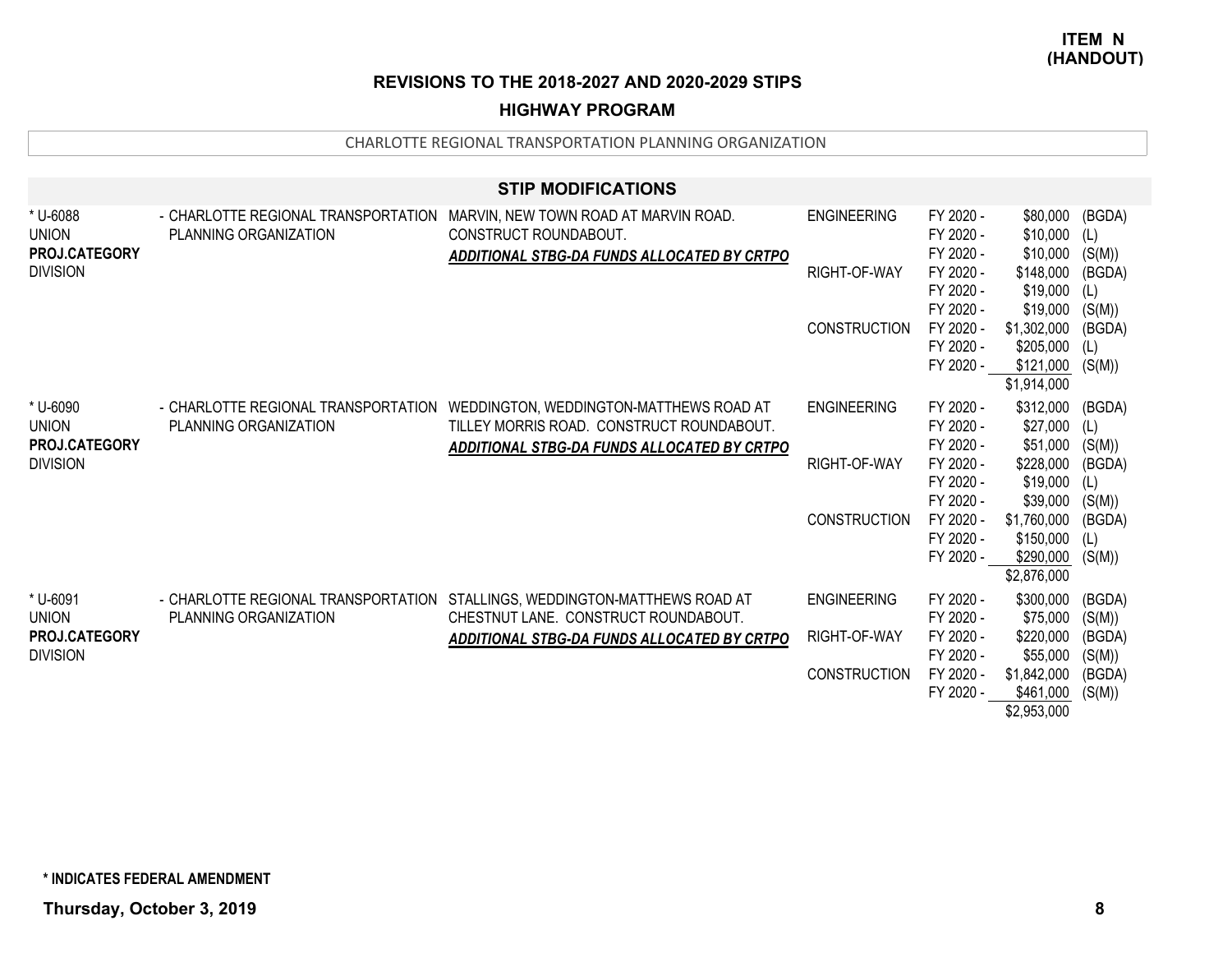## **HIGHWAY PROGRAM**

|                                                                            |                                                                                                  | <b>STIP MODIFICATIONS</b>                                                                                                                                                                                       |                                                           |                                                                            |                                                                                         |                                                          |
|----------------------------------------------------------------------------|--------------------------------------------------------------------------------------------------|-----------------------------------------------------------------------------------------------------------------------------------------------------------------------------------------------------------------|-----------------------------------------------------------|----------------------------------------------------------------------------|-----------------------------------------------------------------------------------------|----------------------------------------------------------|
| * U-6092<br><b>MECKLENBURG</b><br>PROJ.CATEGORY<br><b>DIVISION</b>         | - CHARLOTTE REGIONAL TRANSPORTATION<br>PLANNING ORGANIZATION                                     | DAVIDSON, DAVIDSON-CONCORD ROAD AT ROBERT<br>WALKER DRIVE. CONSTRUCT ROUNDABOUT.<br>ADDITIONAL STBG-DA FUNDS ALLOCATED BY CRTPO                                                                                 | <b>ENGINEERING</b><br>RIGHT-OF-WAY<br><b>CONSTRUCTION</b> | FY 2020 -<br>FY 2020 -<br>FY 2020 -<br>FY 2020 -<br>FY 2021 -<br>FY 2021 - | \$120,000<br>\$30,000<br>\$100,000<br>\$25,000<br>\$966,000<br>\$242,000<br>\$1,483,000 | (BGDA)<br>(L)<br>(BGDA)<br>(L)<br>(BGDA)<br>(L)          |
| * U-6106<br><b>MECKLENBURG</b><br><b>PROJ.CATEGORY</b><br><b>DIVISION</b>  | PLANNING ORGANIZATION                                                                            | - CHARLOTTE REGIONAL TRANSPORTATION HUNTERSVILLE, SR 2136 (GILEAD ROAD), SR 2120<br>(MCCOY ROAD) TO WYNFIELD CREEK PARKWAY.<br>WIDEN ROADWAY TO 4-LANES DIVIDED.<br>ADDITIONAL STBG-DA FUNDS ALLOCATED BY CRTPO | RIGHT-OF-WAY<br><b>CONSTRUCTION</b>                       | FY 2020 -<br>FY 2020 -<br>FY 2021 -<br>FY 2021 -                           | \$1,840,000<br>\$460,000<br>\$6,930,000<br>\$2,161,000<br>\$11,391,000                  | (BGDA)<br>(L)<br>(BGDA)<br>(L)                           |
| * W-5710X<br><b>MECKLENBURG</b><br><b>PROJ.CATEGORY</b><br><b>DIVISION</b> | - CHARLOTTE REGIONAL TRANSPORTATION MECKLENBURG COUNTY, SR 2108 (SUNSET<br>PLANNING ORGANIZATION | BOULEVARD), SR 2025 (MIRANDA ROAD) AND SR 2040<br>(LAWING ROAD) NEAR CHARLOTTE. SAFETY<br><b>IMPROVEMENTS.</b><br>ADDITIONAL STBG-DA FUNDS ALLOCATED BY CRTPO                                                   | <b>CONSTRUCTION</b>                                       | FY 2020 -<br>FY 2020 -<br>FY 2020 -                                        | \$650,000<br>\$3,842,000<br>\$961,000<br>\$5,453,000                                    | (HSIP)<br>(BGDA)<br>(L)                                  |
| * W-5710Z<br><b>UNION</b><br>PROJ.CATEGORY<br><b>REGIONAL</b>              | - CHARLOTTE REGIONAL TRANSPORTATION<br>PLANNING ORGANIZATION                                     | UNION COUNTY, INTERSECTION OF NC 200, NC 522, SR<br>1007 (SOUTH ROCKY RIVER ROAD), AND SR 1146<br>(PARKWOOD SCHOOL ROAD). CONSTRUCT 5-<br>APPROACH ROUNDABOUT.<br>ADDITIONAL STBG-DA FUNDS ALLOCATED BY CRTPO   | <b>ENGINEERING</b><br>RIGHT-OF-WAY<br>CONSTRUCTION        | FY 2020 -<br>FY 2020 -<br>FY 2020 -<br>FY 2020 -<br>FY 2020 -<br>FY 2020 - | \$157,000<br>\$39,000<br>\$30,000<br>\$8,000<br>\$1,896,000<br>\$474,000<br>\$2,604,000 | (BGDA)<br>(S(M))<br>(BGDA)<br>(S(M))<br>(BGDA)<br>(S(M)) |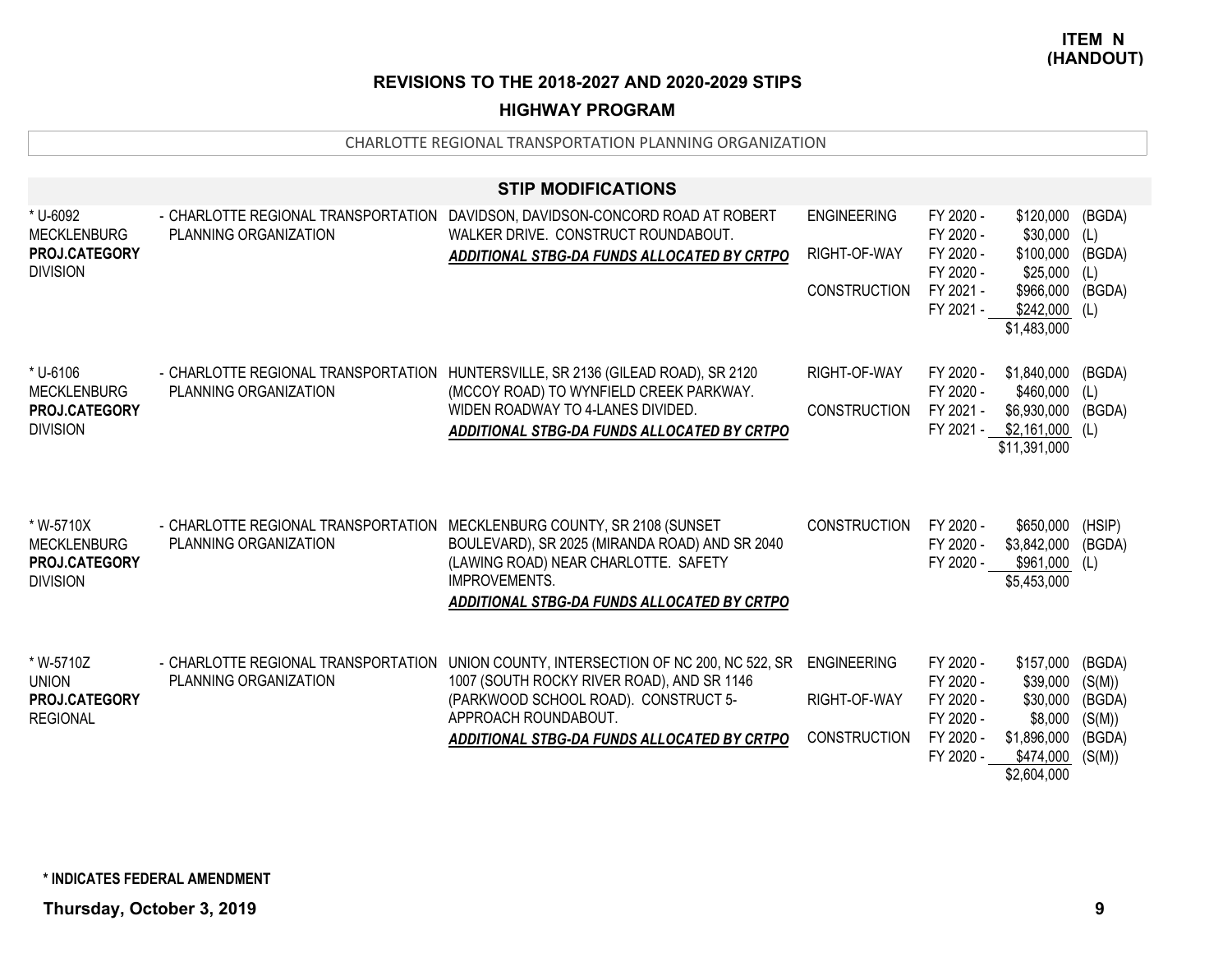# **HIGHWAY PROGRAM**

FRENCH BROAD RIVER METROPOLITAN PLANNING ORGANIZATION

| U-5019B         | - FRENCH BROAD RIVER METROPOLITAN | RIVERWAY MULTI-MODAL NETWORK, FRENCH BROAD | CONSTRUCTION FY 2020 - |           | \$2,229,000 (BGDA) |  |
|-----------------|-----------------------------------|--------------------------------------------|------------------------|-----------|--------------------|--|
| <b>BUNCOMBE</b> | PLANNING ORGANIZATION             | RIVER WEST GREENWAY, FRENCH BROAD RIVER    |                        | FY 2020 - | \$1,771,000 (TADA) |  |
| PROJ.CATEGORY   |                                   | PARK TO HAYWOOD ROAD.                      |                        | FY 2020 - | $$1,000,000$ (L)   |  |
| <b>DIVISION</b> |                                   | TO ALLOW ADDITIONAL TIME FOR DESIGN DELAY  |                        |           | \$5,000,000        |  |
|                 |                                   | <b>CONSTRUCTION FROM FY 19 TO FY 20</b>    |                        |           |                    |  |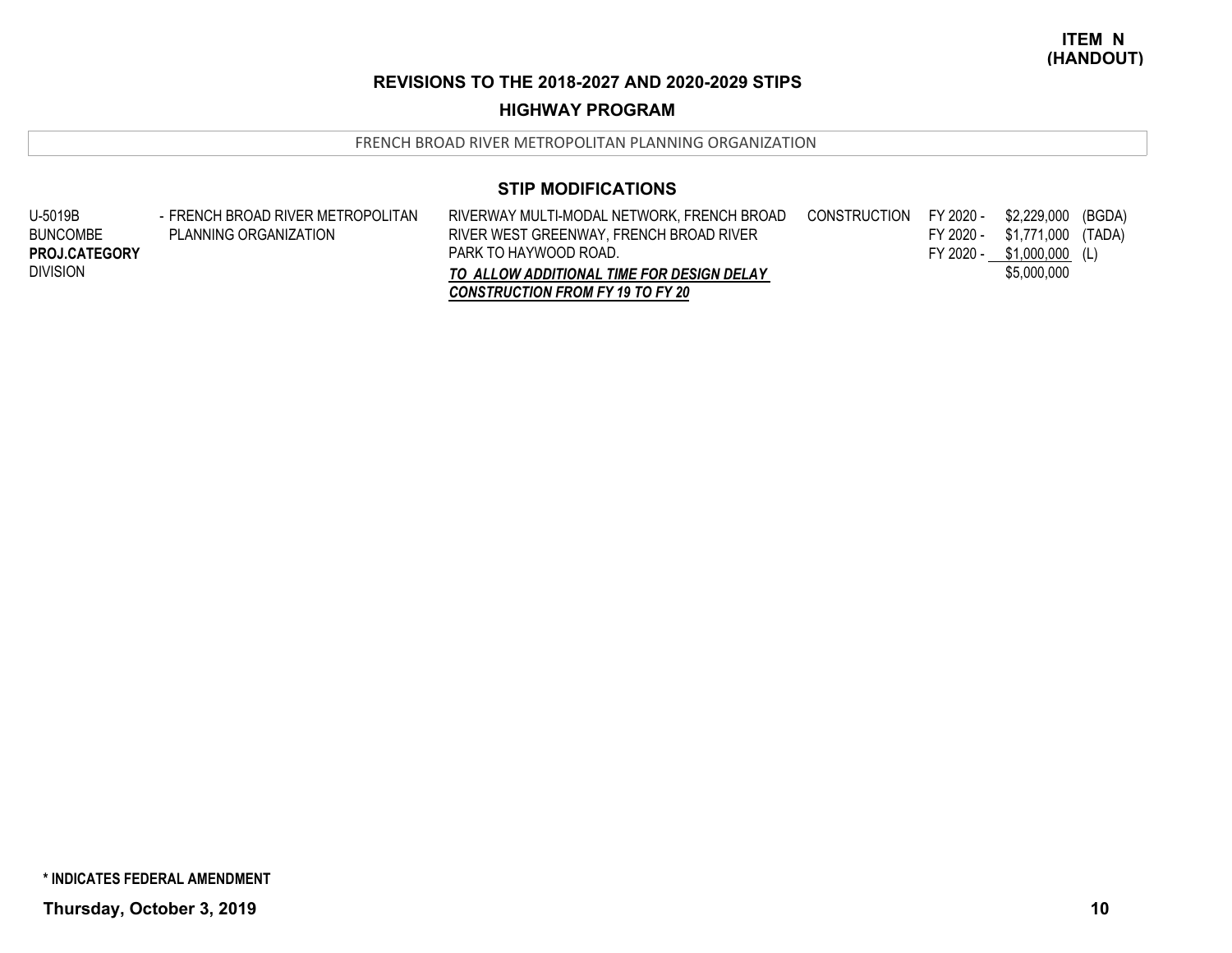# **HIGHWAY PROGRAM**

GREATER HICKORY METROPOLITAN PLANNING ORGANIZATION

# **STIP MODIFICATIONS**

| B-6011               | - GREATER HICKORY METROPOLITAN | SR 1430 (HARLAND ROAD), REPLACE BRIDGE 110145        | RIGHT-OF-WAY           | FY 2020 - | \$65,000  | (BGOFF) |
|----------------------|--------------------------------|------------------------------------------------------|------------------------|-----------|-----------|---------|
| <b>BURKE</b>         | PLANNING ORGANIZATION          | OVER BRISTOL CREEK.                                  | CONSTRUCTION FY 2020 - |           | \$650.000 | (BGOFF) |
| <b>PROJ.CATEGORY</b> |                                | TO ALLOW ADDITIONAL TIME FOR PLANNING AND            |                        |           | \$715,000 |         |
| <b>DIVISION</b>      |                                | <b>DESIGN DELAY RIGHT-OF-WAY FROM FY 19 TO FY 20</b> |                        |           |           |         |
|                      |                                | AND CONSTRUCTION FROM FY 19 TO FY 20                 |                        |           |           |         |
|                      |                                |                                                      |                        |           |           |         |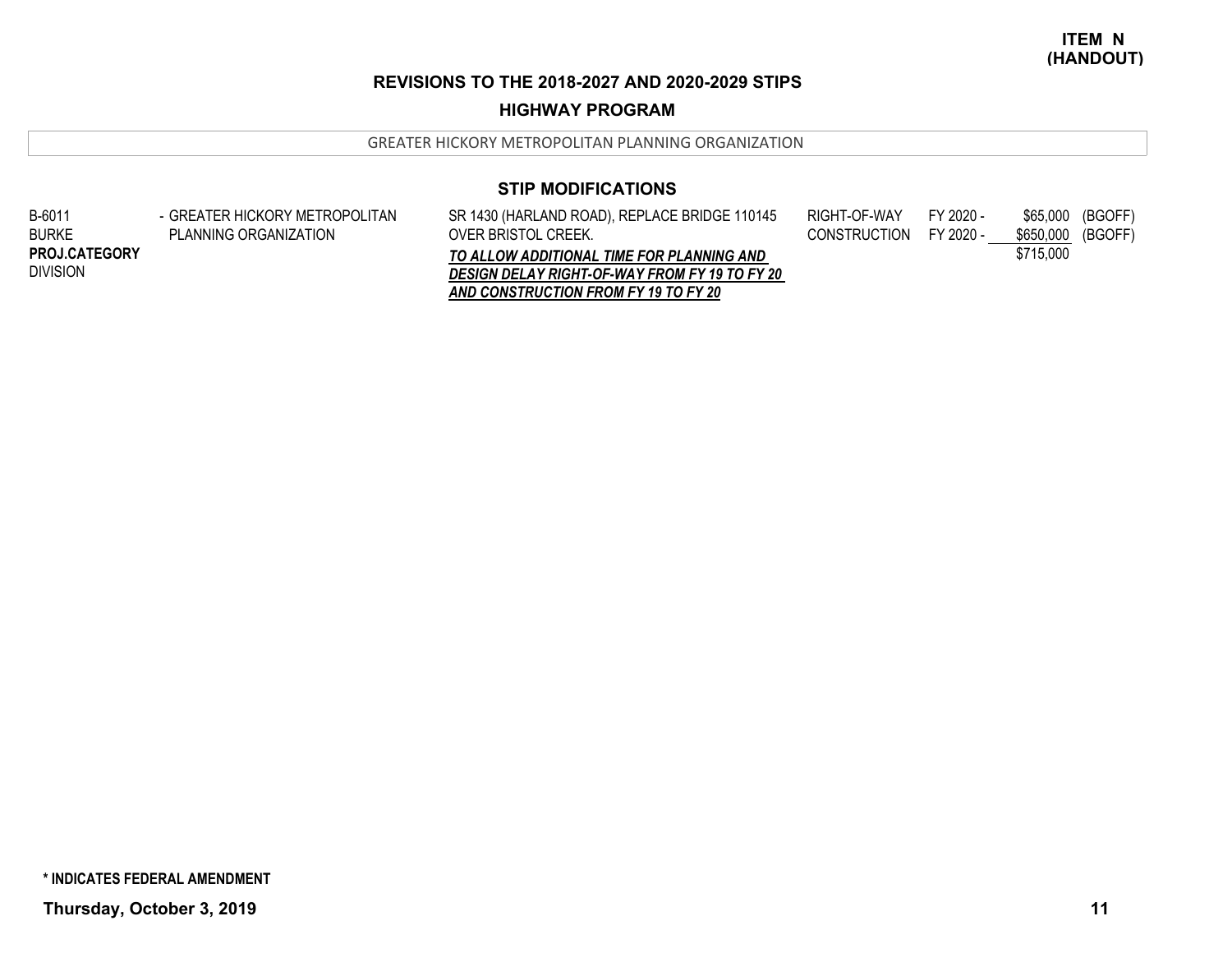## **HIGHWAY PROGRAM**

HIGH COUNTRY RURAL PLANNING ORGANIZATION

| <b>STIP MODIFICATIONS</b>                             |                                                      |                                                                                                                                                                                                                   |                                     |                                     |                                                                                 |                    |
|-------------------------------------------------------|------------------------------------------------------|-------------------------------------------------------------------------------------------------------------------------------------------------------------------------------------------------------------------|-------------------------------------|-------------------------------------|---------------------------------------------------------------------------------|--------------------|
| B-6013<br>MITCHELL<br>PROJ.CATEGORY<br>Division       | - HIGH COUNTRY RURAL PLANNING<br>ORGANIZATION        | SR 1106 (LYNN GAP ROAD), REPLACE BRIDGE 600207<br>OVER GRASSY CREEK.<br>TO ALLOW ADDITIONAL TIME FOR PLANNING AND<br><b>DESIGN DELAY RIGHT-OF-WAY FROM FY 19 TO FY 20</b><br>AND CONSTRUCTION FROM FY 19 TO FY 20 | RIGHT-OF-WAY<br><b>CONSTRUCTION</b> | FY 2020 -<br>FY 2020 -              | \$40,000<br>\$400,000<br>\$440,000                                              | (BGOFF)<br>(BGOFF) |
| BR-0124<br>WILKES<br><b>PROJ.CATEGORY</b><br>Division | - HIGH COUNTRY RURAL PLANNING<br><b>ORGANIZATION</b> | SR 1745 (SHUMATE MOUNTAIN ROAD), REPLACE<br>BRIDGE 960166 ON SR 1745 OVER WEST PRONG<br>ROARING RIVER.<br>TO ALLOW ADDITIONAL TIME FOR DESIGN DELAY<br>RIGHT-OF-WAY FROM FY 19 TO FY 20                           | RIGHT-OF-WAY<br><b>CONSTRUCTION</b> | FY 2020 -<br>FY 2020 -              | $$210,000$ (O)<br>$$1,450,000$ (O)<br>$FY 2021 - $1,450,000$ (O)<br>\$3,110,000 |                    |
| BR-0125<br>WILKES<br><b>PROJ.CATEGORY</b><br>Division | - HIGH COUNTRY RURAL PLANNING<br><b>ORGANIZATION</b> | SR 1002 (TRAPHILL ROAD), REPLACE BRIDGE 960663<br>ON SR 1002 OVER EAST PRONG ROARING RIVER.<br>TO ALLOW ADDITIONAL TIME FOR DESIGN DELAY<br>RIGHT-OF-WAY FROM FY 19 TO FY 20                                      | RIGHT-OF-WAY<br><b>CONSTRUCTION</b> | FY 2020 -<br>FY 2020 -              | $$280,000$ (O)<br>$$1,275,000$ (O)<br>FY 2021 - \$1,275,000 (O)<br>\$2,830,000  |                    |
| BR-0126<br>WILKES<br><b>PROJ.CATEGORY</b><br>Division | - HIGH COUNTRY RURAL PLANNING<br><b>ORGANIZATION</b> | SR 1749 (AUSTIN TRAPHILL ROAD), REPLACE BRIDGE<br>960667 ON SR 1749 OVER SPARKS CREEK.<br>TO ALLOW ADDITIONAL TIME FOR DESIGN DELAY<br>RIGHT-OF-WAY FROM FY 19 TO FY 20                                           | RIGHT-OF-WAY<br><b>CONSTRUCTION</b> | FY 2020 -<br>FY 2020 -<br>FY 2021 - | $$160,000$ (O)<br>\$650,000<br>$$650,000$ (O)<br>\$1,460,000                    | (O)                |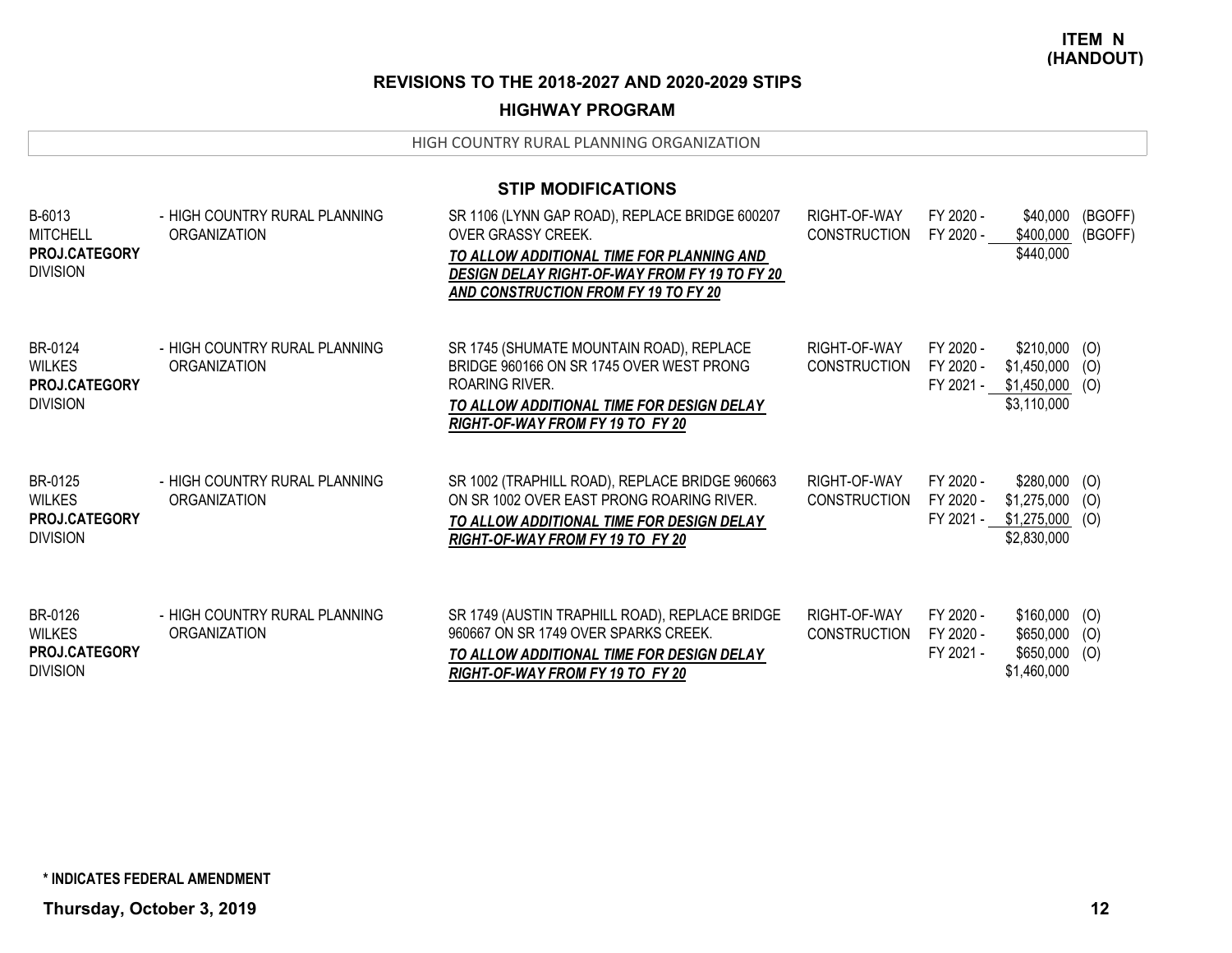#### **HIGHWAY PROGRAM**

ISOTHERMAL RURAL PLANNING ORGANIZATION

### **STIP MODIFICATIONS**

SR 1781 (POLLY SPOUT ROAD), REPLACE BRIDGE 580312 OVER SECOND BROAD RIVER.*TO ALLOW ADDITIONAL TIME FOR PLANNING AND DESIGN DELAY RIGHT-OF-WAY FROM FY 19 TO FY 20 AND CONSTRUCTION FROM FY 19 TO FY 20* RIGHT-OF-WAY FY 2020 - \$100,000 (BGOFF) CONSTRUCTION FY 2020 - \$1,000,000 (BGOFF) \$1,100,000 B-6014 McDOWELLDIVISION**PROJ.CATEGORY**- ISOTHERMAL RURAL PLANNING ORGANIZATION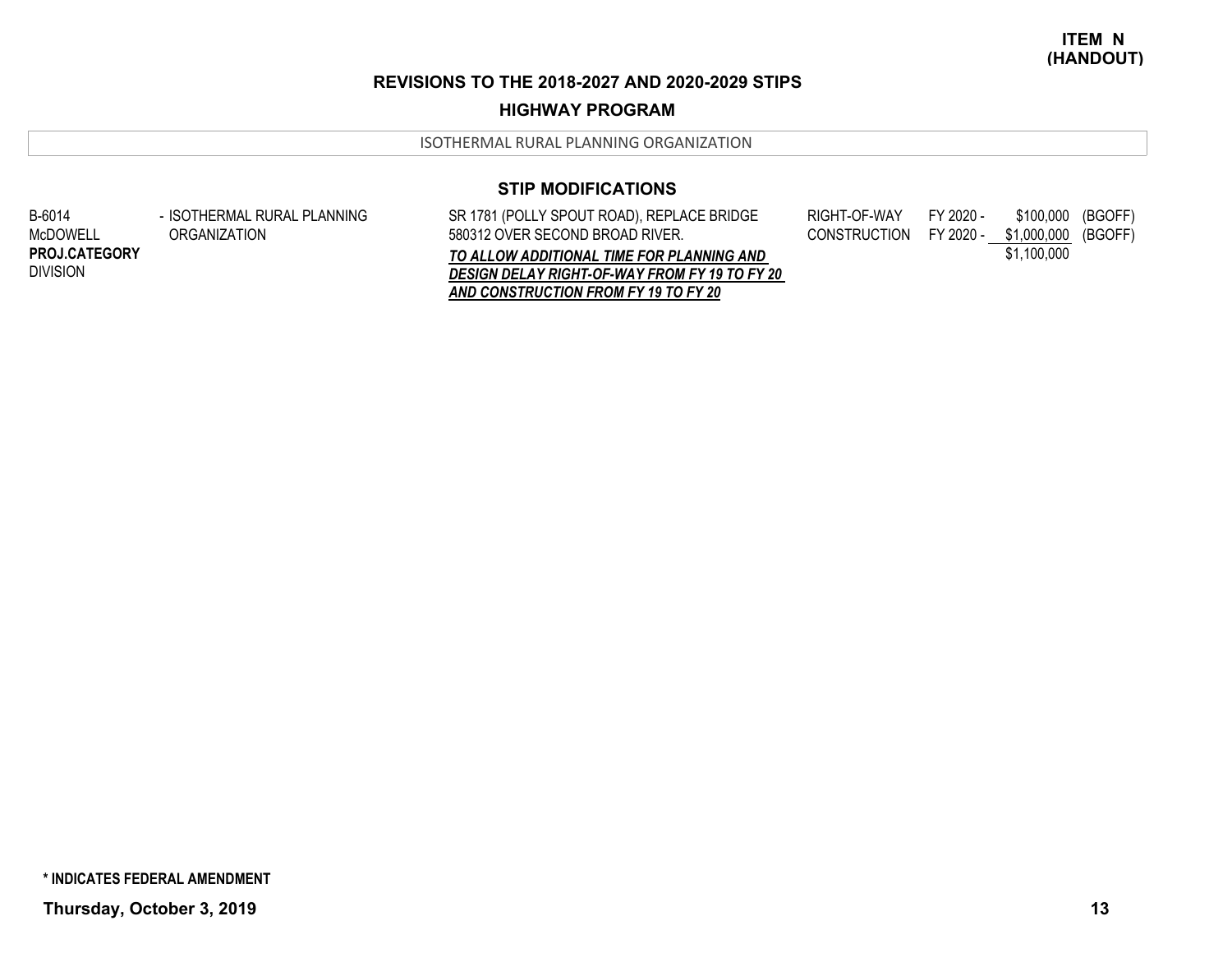#### **HIGHWAY PROGRAM**

LAND OF SKY RURAL PLANNING ORGANIZATION

### **STIP MODIFICATIONS**

SR 2027 (MARTINS CREEK ROAD), REPLACE BRIDGE 100142 OVER MARTIN CREEK.*TO ALLOW ADDITIONAL TIME FOR PLANNING AND DESIGN DELAY RIGHT-OF-WAY FROM FY 19 TO FY 20 AND CONSTRUCTION FROM FY 19 TO FY 20* RIGHT-OF-WAY FY 2020 - \$50,000 (BGOFF) CONSTRUCTION FY 2020 - \$500,000 (BGOFF) \$550,000 B-6016 BUNCOMBEDIVISION**PROJ.CATEGORY**- LAND OF SKY RURAL PLANNING ORGANIZATION

**\* INDICATES FEDERAL AMENDMENT**

**Thursday, October 3, 2019 14**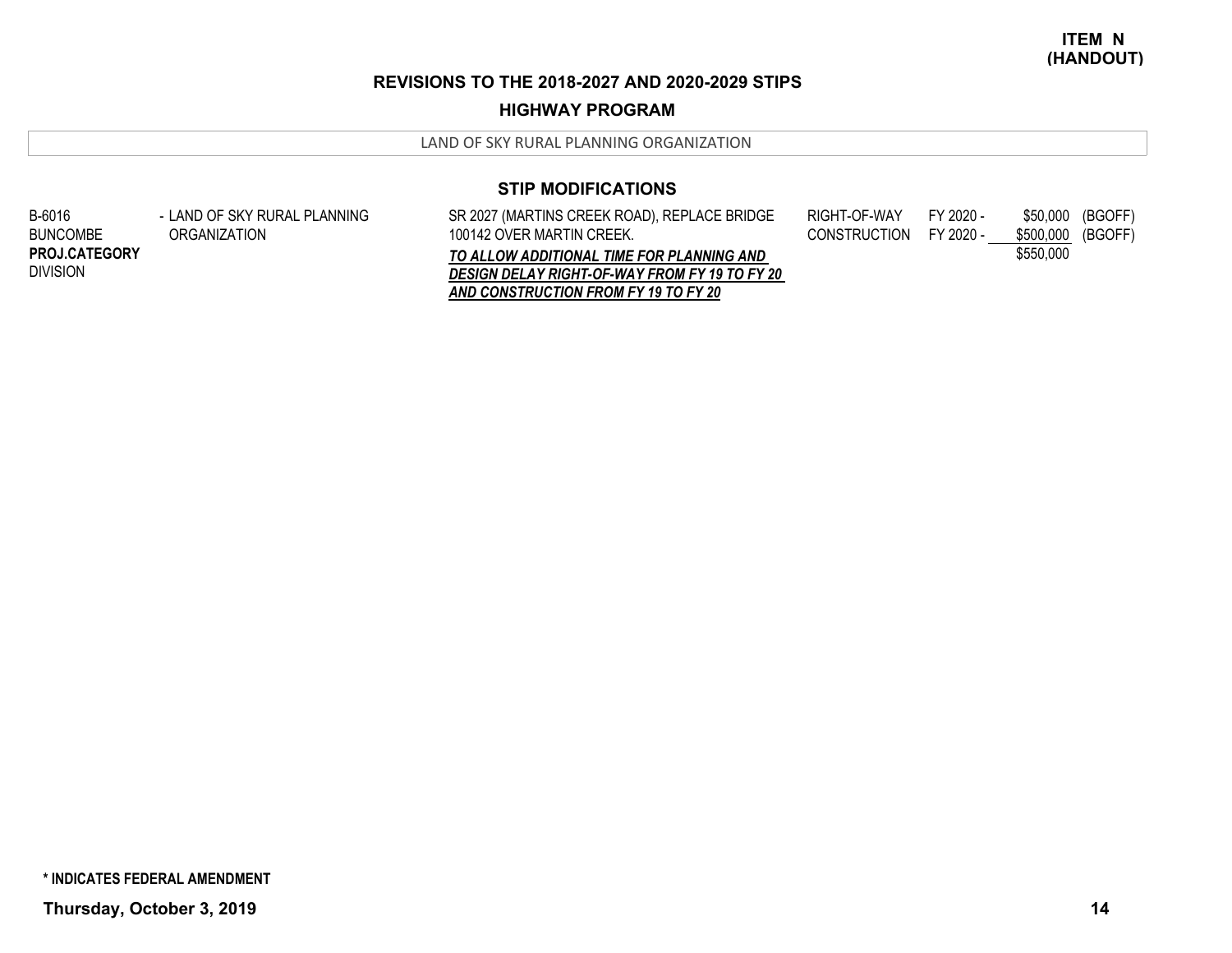## **HIGHWAY PROGRAM**

NORTHWEST PIEDMONT RURAL PLANNING ORGANIZATION

# **STIP MODIFICATIONS**

| BR-0123              |              | - NORTHWEST PIEDMONT RURAL PLANNING SR 1319 (ABE MAYES ROAD), REPLACE BRIDGE 850318 | RIGHT-OF-WAY | FY 2020 - | $$35,000$ (O)  |  |
|----------------------|--------------|-------------------------------------------------------------------------------------|--------------|-----------|----------------|--|
| <b>SURRY</b>         | ORGANIZATION | ON SR 1319 OVER SOUTH FORK MITCHELL RIVER.                                          | CONSTRUCTION | FY 2020 - | $$200,000$ (O) |  |
| <b>PROJ.CATEGORY</b> |              | TO ALLOW ADDITIONAL TIME FOR DESIGN DELAY                                           |              | FY 2021 - | \$200,000 (O)  |  |
| <b>DIVISION</b>      |              | RIGHT-OF-WAY FROM FY 19 TO FY 20                                                    |              |           | \$435,000      |  |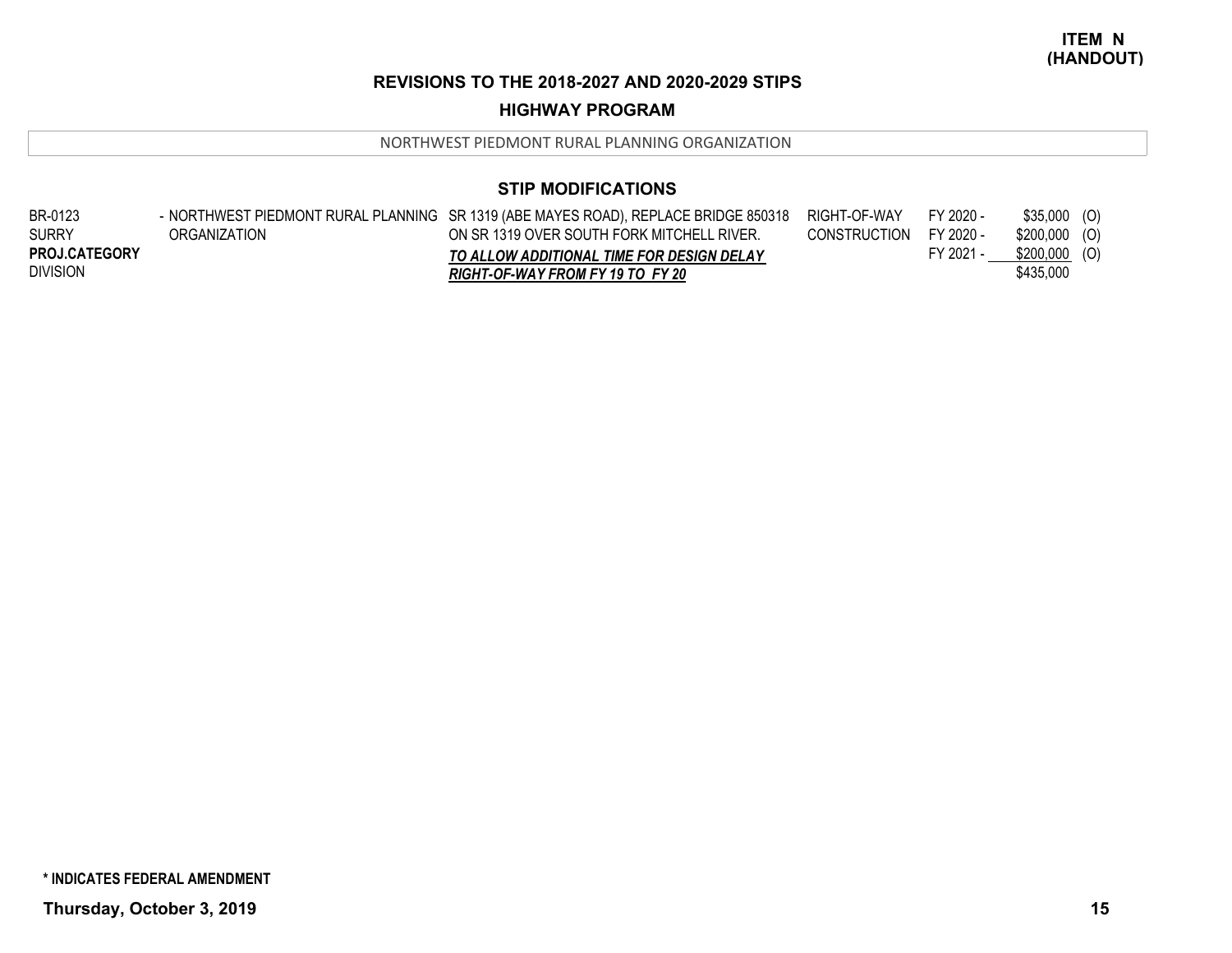## **HIGHWAY PROGRAM**

ROCKY MOUNT METROPOLITAN PLANNING ORGANIZATION

# **STIP MODIFICATIONS**

| C-5546               |              | - ROCKY MOUNT METROPOLITAN PLANNING ROCKY MOUNT, BENVENUE ROAD (NC 43/NC 48) AT | CONSTRUCTION FY 2020 - | \$130,000 (CMAQ) |
|----------------------|--------------|---------------------------------------------------------------------------------|------------------------|------------------|
| <b>NASH</b>          | ORGANIZATION | JEFFREYS ROAD. INTERSECTION IMPROVEMENTS.                                       |                        | \$130,000        |
| <b>PROJ.CATEGORY</b> |              | TO ALLOW ADDITIONAL TIME FOR PLANNING AND                                       |                        |                  |
| EXEMPT               |              | <b>DESIGN BY THE MUNICIPALITY, DELAY</b>                                        |                        |                  |
|                      |              | <b>CONSTRUCTION FROM FY 19 TO FY 20</b>                                         |                        |                  |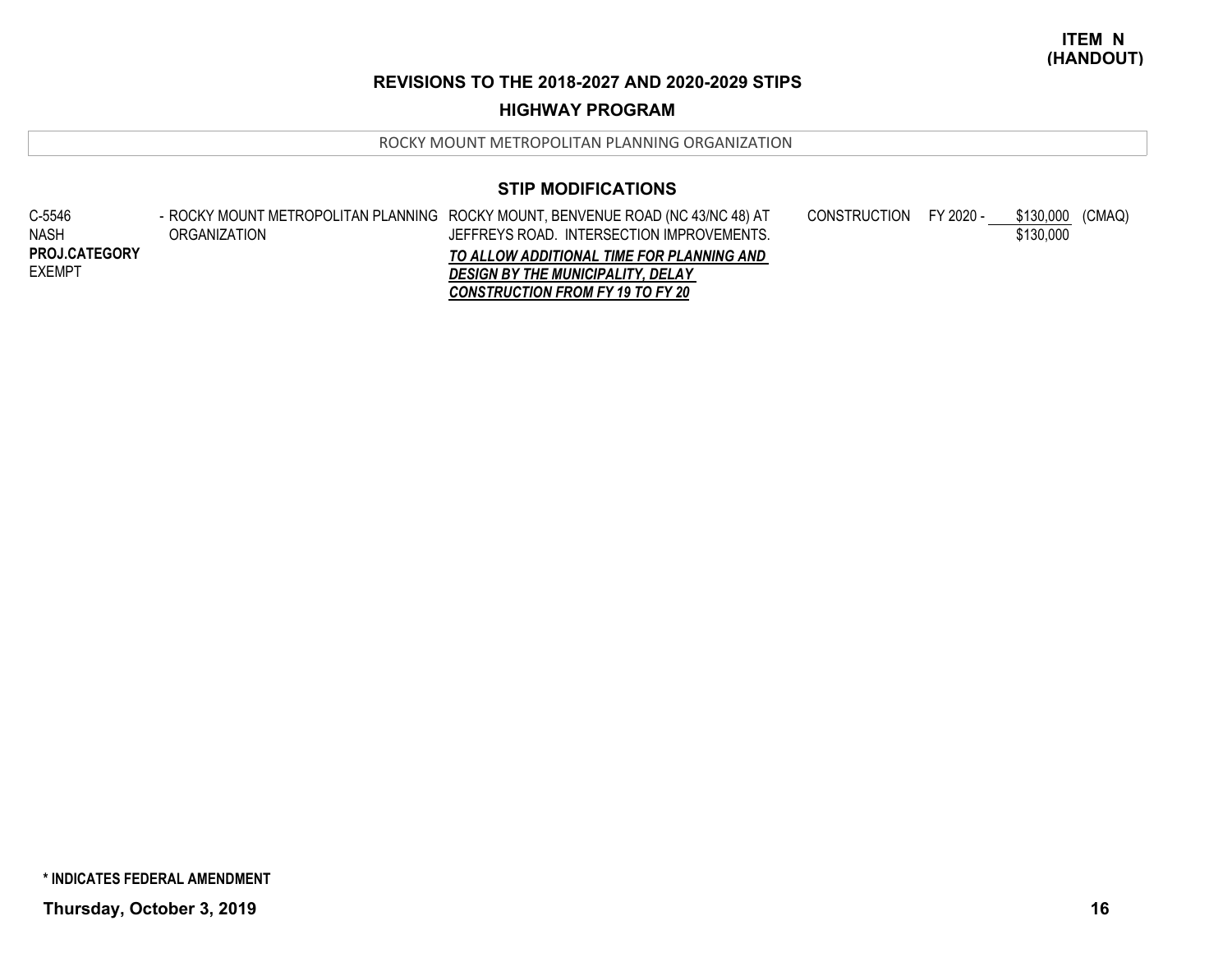### **HIGHWAY PROGRAM**

SOUTHWESTERN RURAL PLANNING ORGANIZATION

### **STIP MODIFICATIONS**

SR 1114 (SHOPE ROAD), REPLACE BRIDGE 550244 OVER N. FORK COWEETA CREEK. *TO ALLOW ADDITIONAL TIME FOR PLANNING AND DESIGN DELAY RIGHT-OF-WAY FROM FY 19 TO FY 20* CONSTRUCTION FY 2020 - \$550,000 (BGOFF) \$550,000 B-6025 MACONDIVISION**PROJ.CATEGORY**- SOUTHWESTERN RURAL PLANNING ORGANIZATION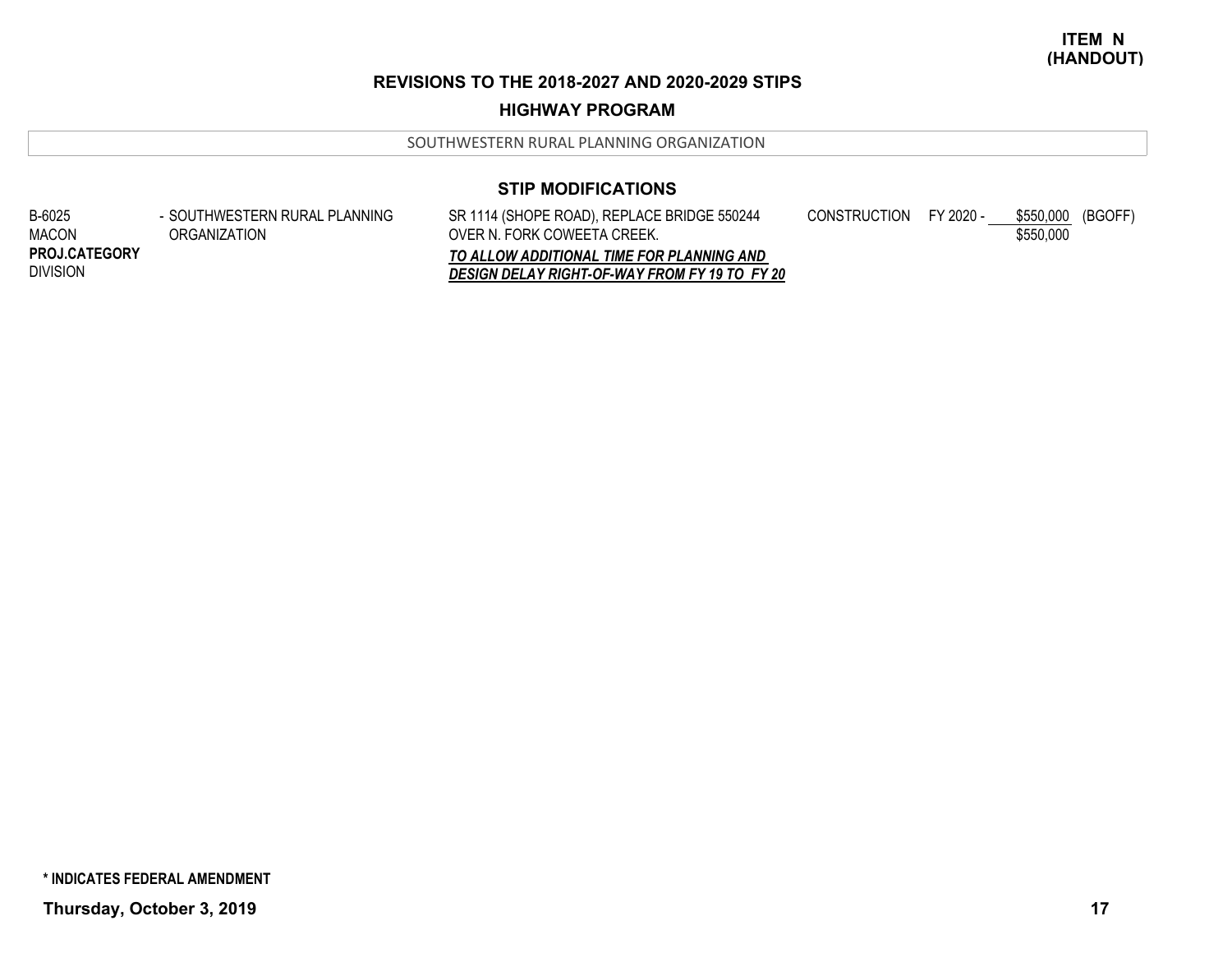### **HIGHWAY PROGRAM**

TRIANGLE AREA RURAL PLANNING ORGANIZATION

### **STIP MODIFICATIONS**

\* AV-5855 MOOREDIVISION**PROJ.CATEGORY** TRIANGLE AREA RURAL PLANNING - ORGANIZATION

MOORE COUNTY AIRPORT (SOP), CONSTRUCT HANGAR TAXIWAYS AND INTERNAL AIRFIELD SERVICE ROAD.CONSTRUCTION FY 2020 - \$2,720,000 (T) \$2,720,000

*ACCELERATE CONSTRUCTION FROM FY 22 TO FY 20 AT THE REQUEST OF AVIATION.*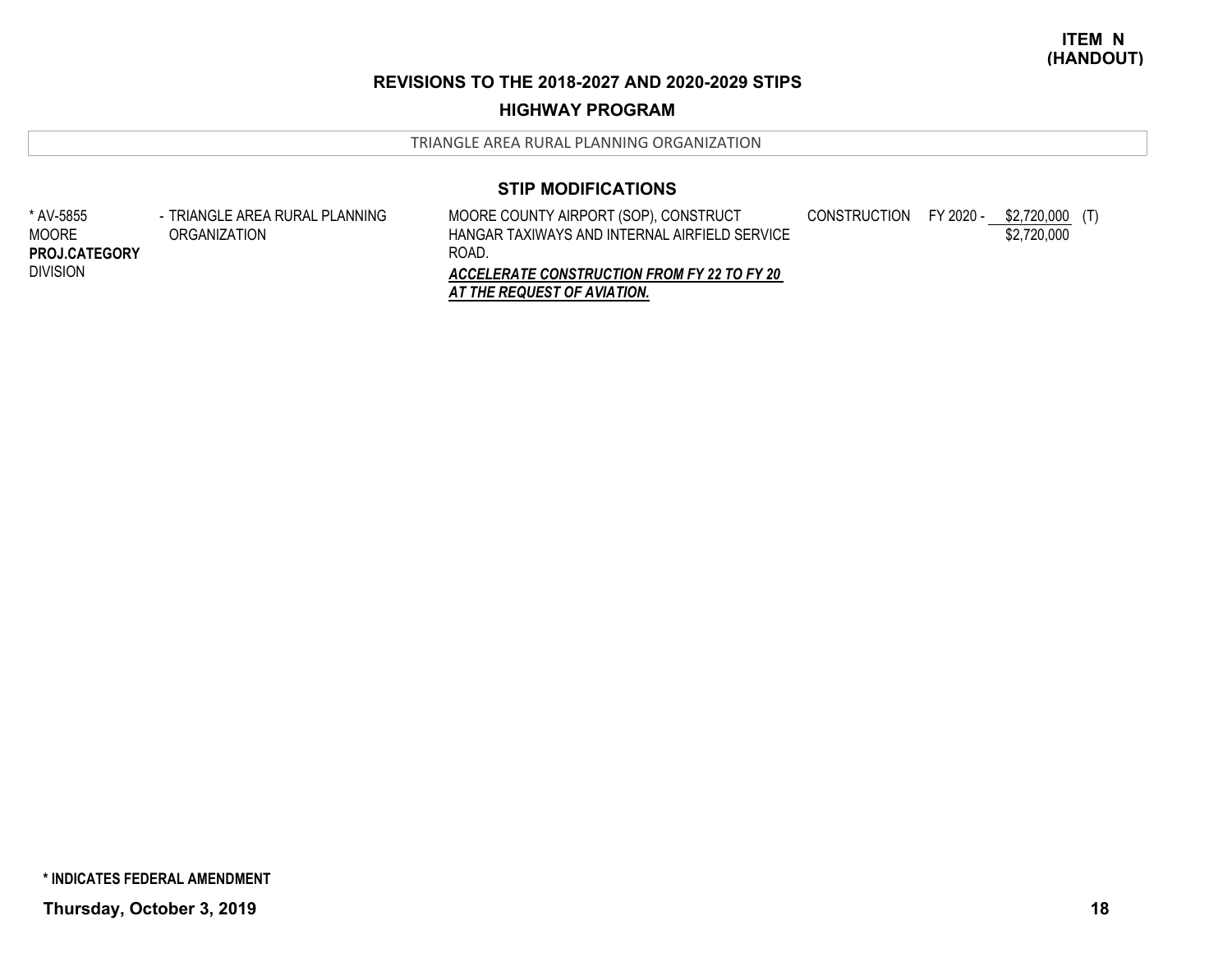## **HIGHWAY PROGRAM**

UPPER COASTAL PLAIN RURAL PLANNING ORGANIZATION

# **STIP MODIFICATIONS**

| R-5718               |              | - UPPER COASTAL PLAIN RURAL PLANNING SR 1003 (BUFFALO ROAD), US 70 TO SR 1934 (OLD | RIGHT-OF-WAY        | FY 2020 - | \$560,000 (T)    |  |
|----------------------|--------------|------------------------------------------------------------------------------------|---------------------|-----------|------------------|--|
| <b>JOHNSTON</b>      | ORGANIZATION | BEULAH ROAD). WIDEN TO THREE LANES.                                                | UTILITIES           | FY 2020 - | $$67,000$ (T)    |  |
| <b>PROJ.CATEGORY</b> |              | DUE TO IMPACTS FROM STORM EVENTS AND MAP                                           | <b>CONSTRUCTION</b> | FY 2024 - | \$2,204,000 (T)  |  |
| <b>DIVISION</b>      |              | ACT SETTLEMENTS. DELAY RIGHT-OF-WAY FROM FY                                        |                     | FY 2025 - | $$2,204,000$ (T) |  |
|                      |              | 19 TO FY 20                                                                        |                     | FY 2026 - | $$2,204,000$ (T) |  |
|                      |              |                                                                                    |                     |           | \$7,239,000      |  |